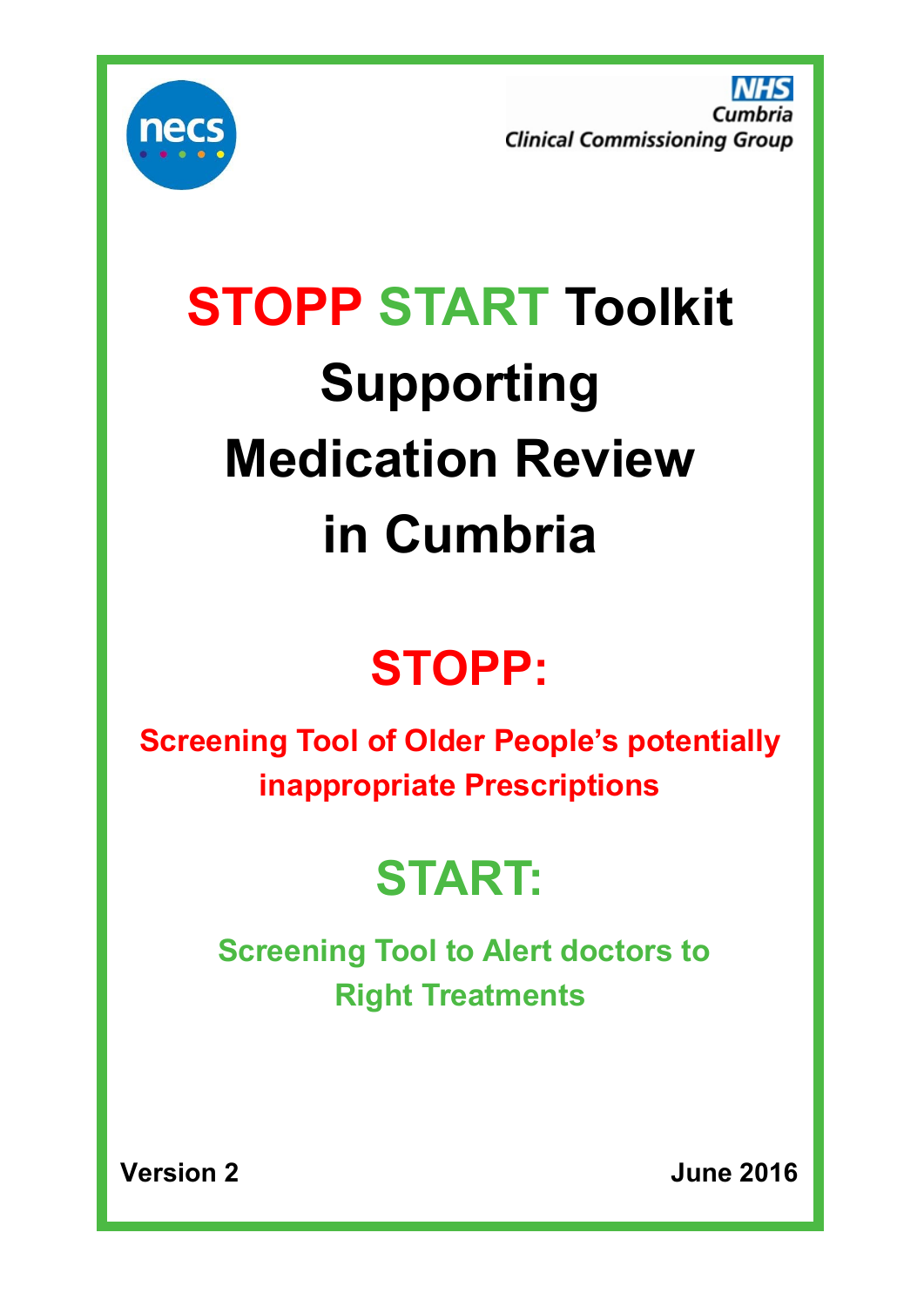### **STOPP: Screening Tool of Older People's potentially inappropriate Prescriptions.**

Prescriptions that are potentially inappropriate in persons aged ≥ 65 years

## **START: Screening Tool to Alert doctors to Right (i.e. appropriate, indicated) Treatments.**

Treatments that should be considered for people  $\geq 65$ years of age, where no contraindication exists

| <b>BNF</b><br><b>Chapter</b> | <b>Title</b>                                                | Page |
|------------------------------|-------------------------------------------------------------|------|
|                              | <b>Prescribing Resources</b>                                | 3    |
|                              | An evidence based approach to prescribing<br>in the elderly | 4    |
| 1.                           | Gastro-intestinal system                                    | 8    |
| 2.                           | Cardiovascular system                                       | 10   |
|                              | <b>Anticoagulants and antiplatelets</b>                     | 13   |
| 3.                           | <b>Respiratory system</b>                                   | 16   |
| 4.                           | Nervous system                                              | 20   |
| 6.                           | <b>Endocrine system</b>                                     | 25   |
| 7.                           | <b>Genito-urinary medicine</b>                              | 28   |
| 9.                           | <b>Nutrition</b>                                            | 29   |
| 10.                          | <b>Musculoskeletal system</b>                               | 30   |
| 11.                          | <u>Eye</u>                                                  | 32   |
|                              | <b>Abbreviations</b>                                        | 32   |
|                              | <b>Anticholinergic burden</b>                               | 33   |
|                              | References                                                  | 34   |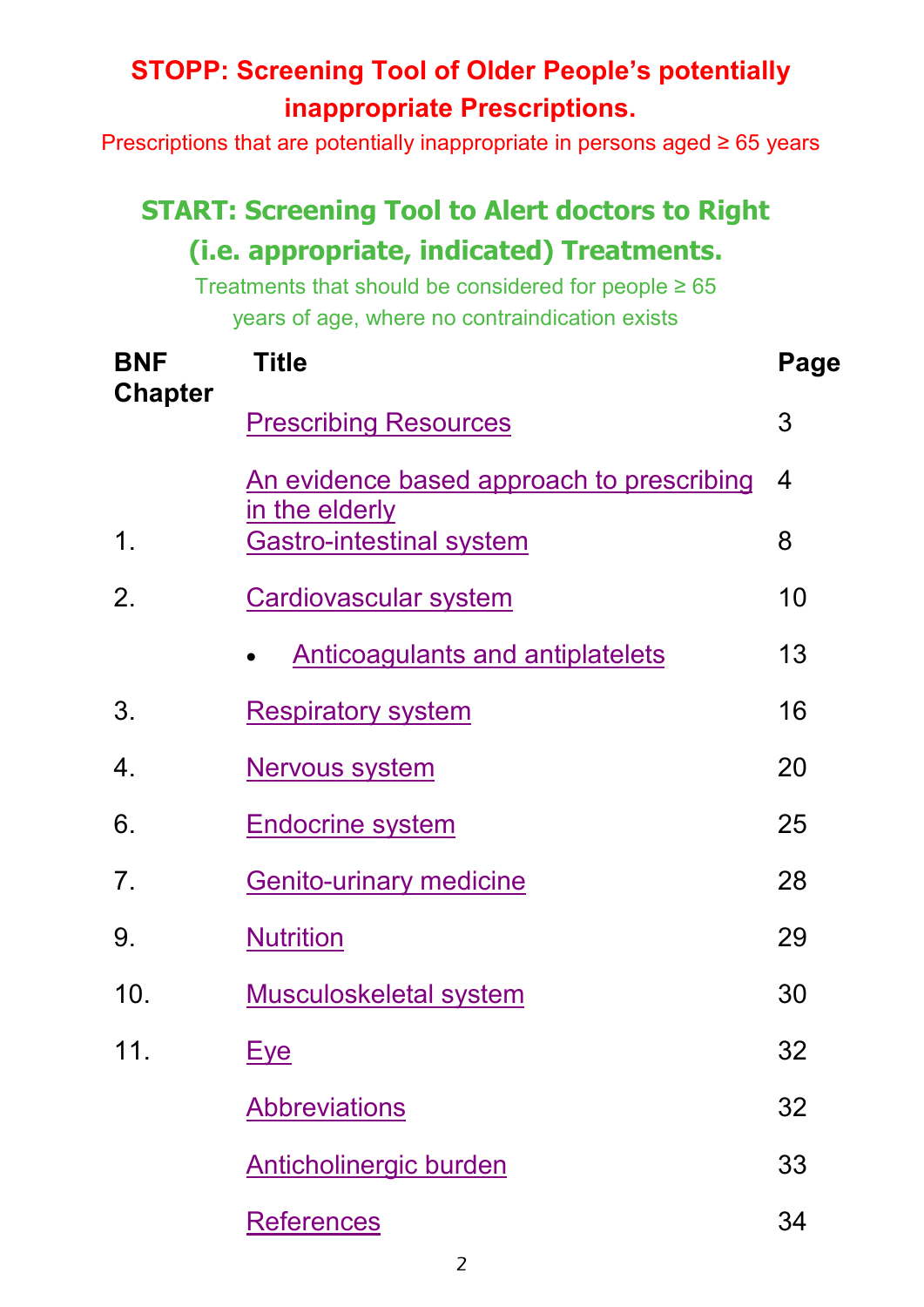<span id="page-2-0"></span>**This document is designed to be used by healthcare professionals as a reference tool to support medication review for elderly patients.** 

**Every effort has been made to ensure the information in this document is current and correct at the time of publication, however it is not exhaustive and data for individual drugs, national or local guidance may have changed. Where there is any doubt, information should be checked against manufacturers' recommendations, published literature or other specialist sources.**

**Produced by the North of England Commissioning Support (NECS) Medicines Optimisation Team on behalf of Cumbria CCG.**

**This update is a tribute to our late colleague, Sue Hawker, who wrote the 2013 version.**

**Contact: Helena Gregory, Medicines Optimisation Pharmacist.** 

 **helena.gregory@cumbria.necsu.nhs.uk**

#### **Prescribing resources:**

National Institute for Health and Care Excellence (NICE) guidelines: [http://www.nice.org.uk/guidance/conditions](http://www.nice.org.uk/guidance/conditions-and-diseases)-and-diseases

NICE clinical knowledge summaries (CKS): <http://cks.nice.org.uk/>

Cumbria CCG local prescribing formulary, guidelines and resources: [http://medicines.necsu.nhs.uk/guidelines/cumbria](http://medicines.necsu.nhs.uk/guidelines/cumbria-guidelines/)-guidelines/

Cumbria Partnership Foundation Trust local prescribing guidelines: [https://www.cumbriapartnership.nhs.uk/health](https://www.cumbriapartnership.nhs.uk/health-professionals/policy-documents/category/medicines-management)-professionals/policy-documents/ [category/medicines](https://www.cumbriapartnership.nhs.uk/health-professionals/policy-documents/category/medicines-management)-management

Map of Medicine prescribing guidelines and resources: http://mapofmedicine.com/access-map/

The British National Formulary (BNF): <http://www.evidence.nhs.uk/formulary/bnf/current>

Medicines and Healthcare Product Regulatory Agency services and information: [https://www.gov.uk/government/organisations/medicines](https://www.gov.uk/government/organisations/medicines-and-healthcare-products-regulatory-agency)-and-healthcare-products[regulatory](https://www.gov.uk/government/organisations/medicines-and-healthcare-products-regulatory-agency)-agency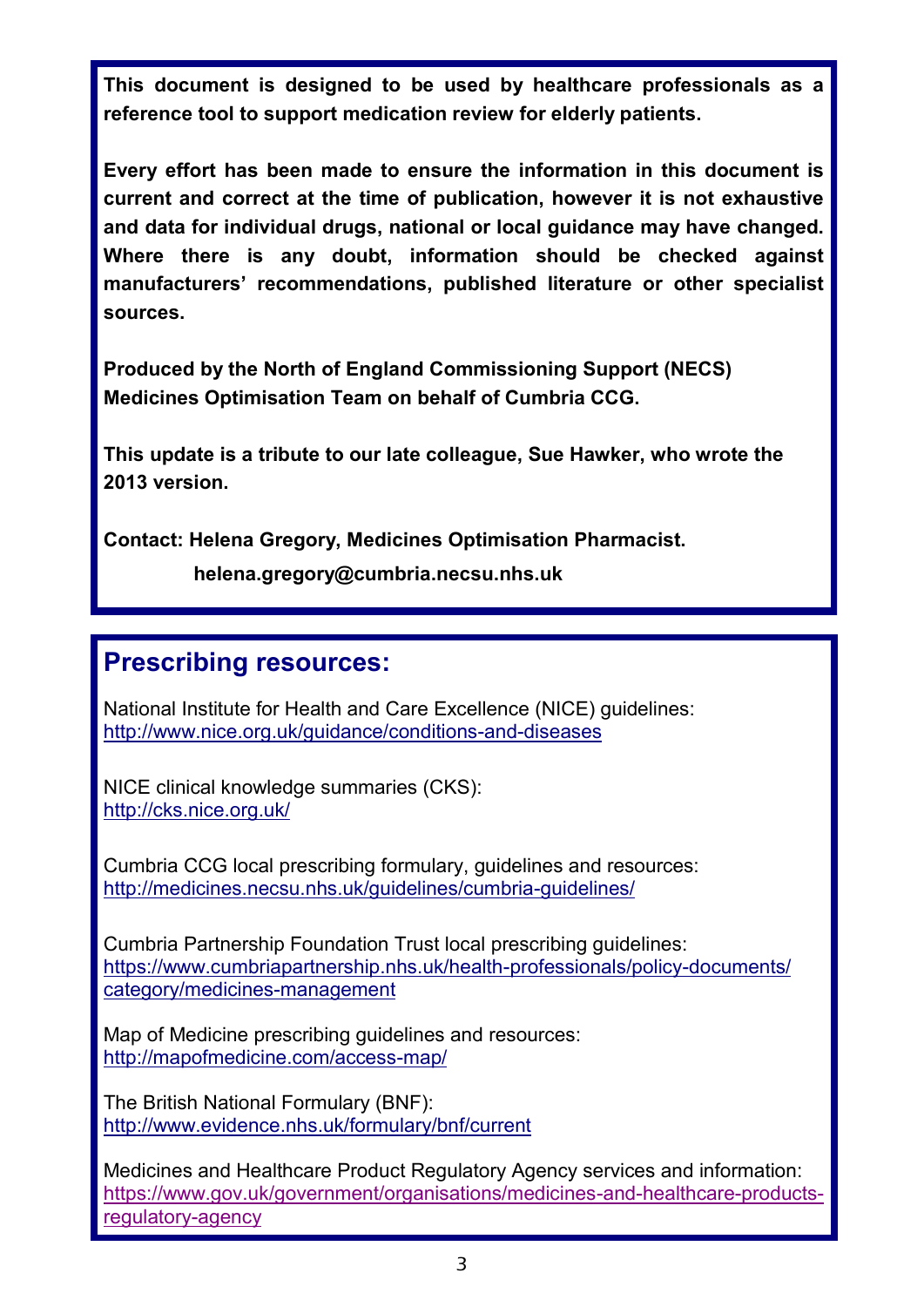# <span id="page-3-0"></span>**An evidence based approach to prescribing in the elderly.**

A definition of medication review is "a structured, critical examination of a patient's medicines with the objective of reaching an agreement with the patient about treatment, optimising the impact of medicines, minimising the number of medication-related problems and reducing waste".

It is commonly agreed that older people are at greater risk of adverse effects from their medicines due to age related changes in their major organs which in turn alter pharmacokinetics and pharmacodynamics. They also often have multiple comorbidities leading to drug-drug interactions or cautions and contraindications to preferred treatments.

These patients however are often excluded from drug trials making it difficult for the clinician to weigh up the benefits versus risks, let alone explain them to the patient. Furthermore, although with increasing age a patient can move from benefiting from a treatment to being at significant risk from it, there can be difficulty in stopping medication for the fear of being accused of ageism.

Take a person-centred approach when reviewing / prescribing medicines for the patient. Consider interlinked symptoms, co-morbidities and medication related side effects. Discussion with the patient about the risks and benefits of the interventions, and their values and preferences, aims to help them to reach a fully informed decision taking into account their knowledge, beliefs, culture and values. Further information to aid the assessment of benefits versus risks is available from a variety of sources, including patient decision aids, number needed to treat and number needed to harm. Shared decision-making is an essential part of evidence-based medicine, seeking to use the best available evidence to guide decisions about the care of the individual patient. When starting a medication, it should be considered as part of the overall management package for the condition, alongside appropriate lifestyle and non-medicinal interventions.

This document is based on the STOPP START Tool: a medication review tool designed to identify medication where the risks outweigh the benefits in the elderly and vice versa. The original version by Gallagher *et al* was published in 2008 and subsequently revised in 2014 by O'Mahony *et al*. Experts in geriatric pharmacotherapy initially contributed to suggesting and then rating the criteria. The STOPP criteria were evaluated (along with Beer's criteria ) against hospital admissions — one third of the patients with "potentially inappropriate prescriptions" according to STOPP criteria presented with an associated adverse drug event. All recommendations from the STOPP START Tool are included here, and where space allows, local and national guidance (in blue-edged boxes) these can only be considered correct at time of publication. The tool was validated in patients aged 65 and over, but there is still a place for clinical judgement in deciding whether a person is "elderly" in terms of the potential effects of medication.

When using the information in the STOPP/START toolkit the prescriber is reminded to follow guidance contained within the Traffic Light Classification to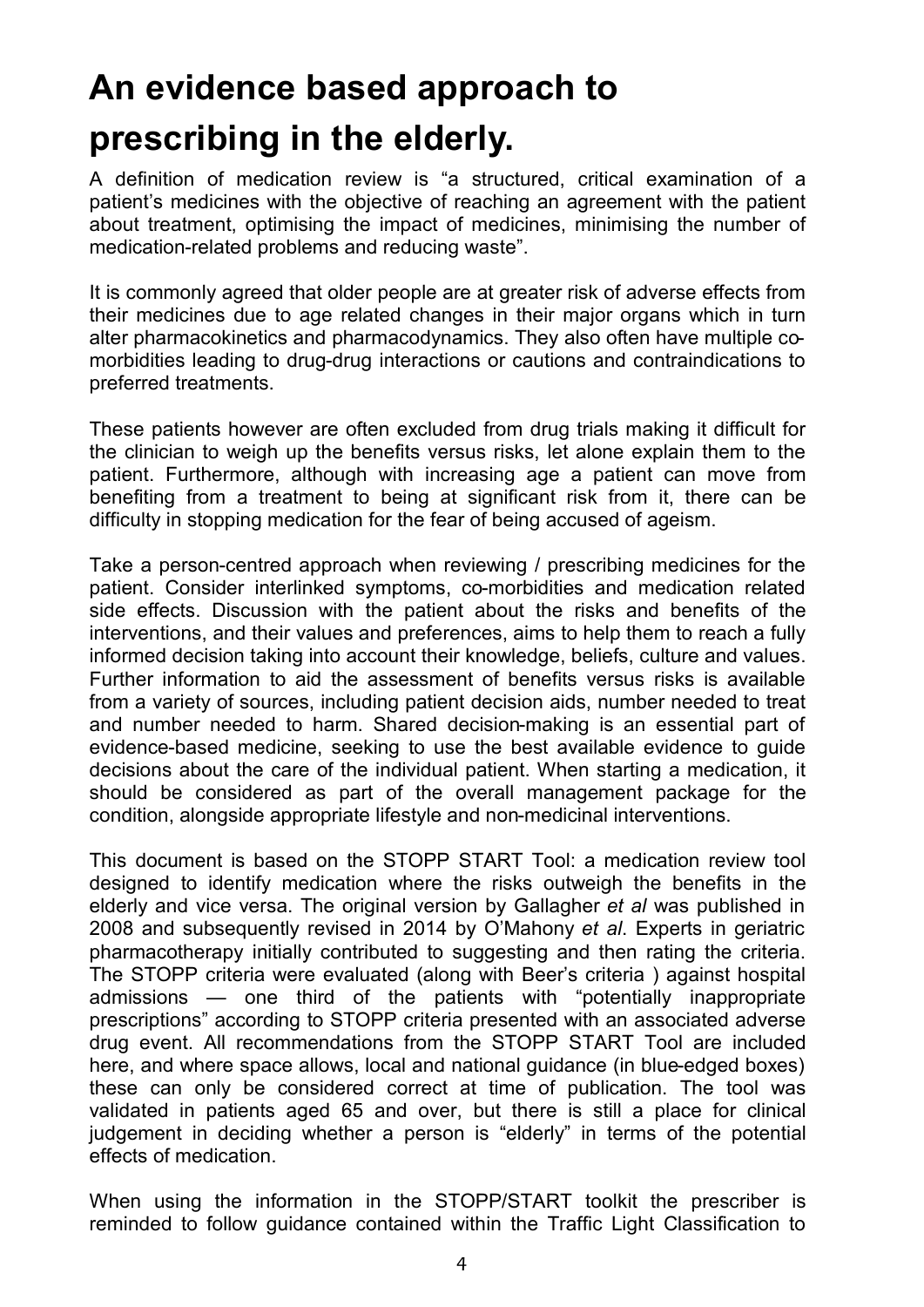ensure that patient care is clinically safe. The Traffic Light guidance (Red, Amber, Green status) sets out where prescribing responsibilities lie for medicines used within the health economy. When clinical and / or prescribing responsibility for a patient is transferred from hospital to a primary care prescriber, the primary care prescriber should have full confidence to prescribe the necessary medicines. A transfer of care involving medicines that a primary care prescriber would not normally be familiar with should not take place without the 'sharing of information with the individual primary care prescriber and their mutual agreement to the transfer of care'. This information should include any necessary drug and also clinical monitoring. More information on Traffic Light (RAG) status and shared care is available on the NECS Medicines Optimisation website. Also, if it becomes apparent when reviewing the patient's medication that prescribing responsibility has transferred inappropriately, it may be beneficial to refer back to the health professional making the original request.

Where local shared care guidelines for specific drugs are available, these should be followed. These include advice on possible adverse events and appropriate guide of when to reduce dose or stop medication. Any adverse events should be reported back to the consultant or specialist nurse. Pay particular attention of when to stop medications and seek specialist advice or for other medications follow British National Formulary (BNF), Summary of Product Characteristics (SPC) or other local guidelines available.

Prescribing within NICE guidance and the chosen local formulary and guidelines ensures that drug choices are evidence based and cost effective. Specials (unlicensed products, imports and special formulations) are rarely cost effective. In preference a licensed alternative should be sought, if necessary used outside the licence. Patients' views about their medication will influence whether they take their medicines and non-compliance can cause ill health and cost to the NHS, therefore patient convenience is another factor to consider. Choice of treatment should also take into account the patient's individual condition, cautions and contra-indications.

As with all prescribing, conditions and new and current treatments for the elderly should be monitored following advice from the manufacturer, BNF, national and local guidelines. Prescribers should seek to review treatments and consider changes where monitoring falls outside of recommended levels, particularly if rapidly declining and/ or accompanied by changes to the patient's condition and/ or disposition.

Renal function declines with age; many elderly patients have renal impairment but, because of reduced muscle mass, this may not be indicated by a raised serum creatinine. It is wise to assume at least mild impairment of renal function when prescribing for the elderly.

The use of drugs in patients with reduced renal function can give rise to problems for several reasons:

- reduced renal excretion of a drug or its metabolites may cause toxicity;
- sensitivity to some drugs is increased even if elimination is unimpaired;
- many side-effects are tolerated poorly by patients with renal impairment;
- some drugs are not effective when renal function is reduced.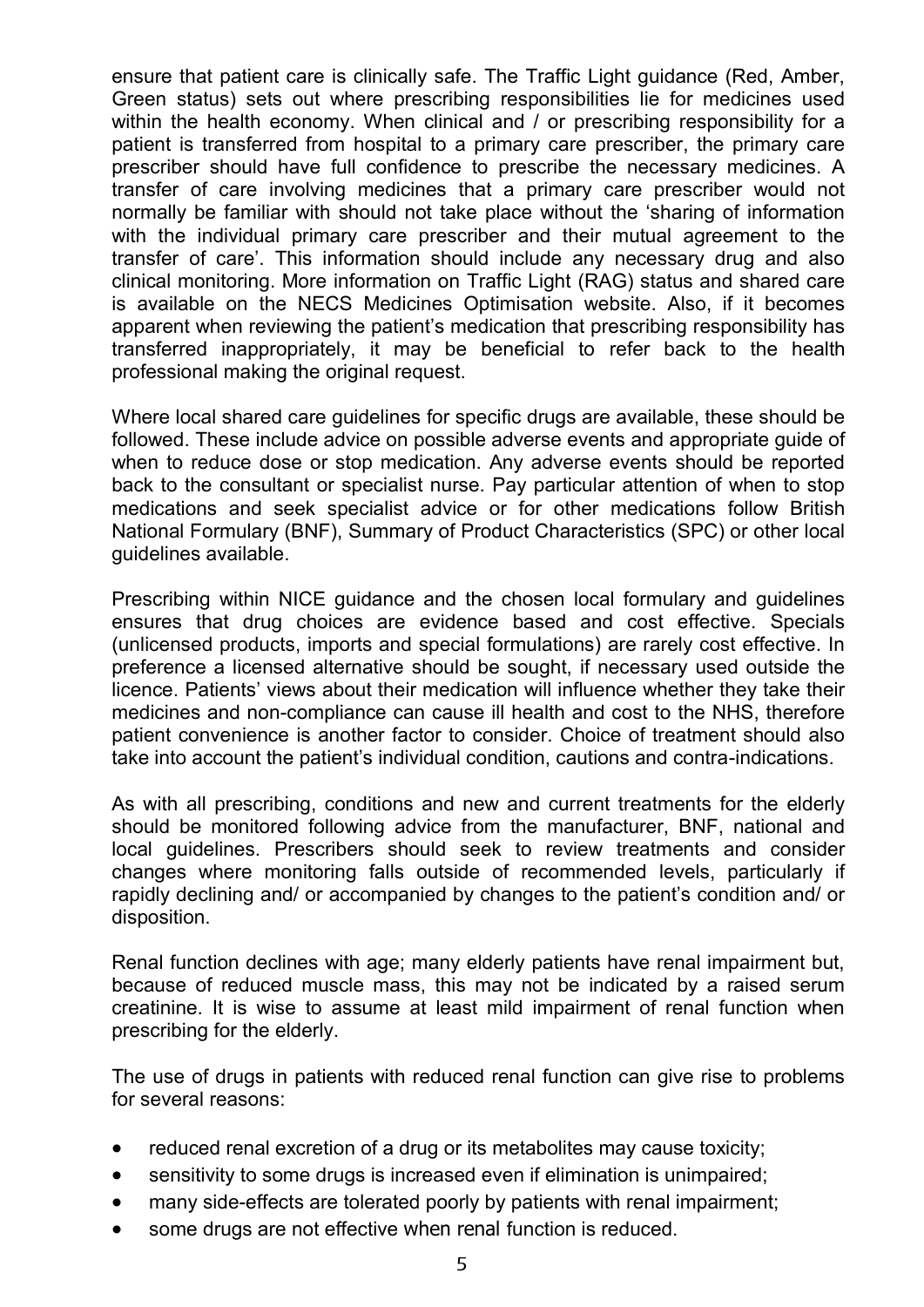Many of these problems can be avoided by reducing the dose or by using alternative drugs. Prescribers can find more detailed information in the current BNF or Summary of Product Characteristics for individual drugs.

In patients at risk of Acute Kidney Injury (AKI), aligned with NICE Quality Standard 76, the NHS England Think Kidneys Programme Board recommend that health professionals communicate risk of AKI with patients and carers. This should include discussion about possible causes including the need to maintain fluid balance during episodes of acute illness. In terms of medicines management, advice from the Think Kidneys Programme Board is that it is reasonable for clinicians to provide "sick day rules" guidance on temporary cessation of medicines to patients deemed at high risk of AKI based on an individual risk assessment. Medications giving cause for concern are: Diuretics, ACEIs, AIIRAs, NSAIDs and Metformin.

The recommendations in this toolkit are grouped according to the main BNF chapters, with the STOPP items coloured red and the START items coloured green. The references and guidelines for the recommendations are available on-line.

The process of medication review is covered in the Cumbria practice guide to clinical medication review. As well as using the list of drugs here to decide which might need to be stopped in the frail elderly, it should also be considered that if the drug gives daily symptomatic benefit, prevents rapid worsening of symptoms, or replaces a hormone vital for normal function e.g. levothyroxine, it should normally be continued.

Various prescribing resources are available, listing interactions, cautions and contra -indications to treatments. While the most significant issues are listed in the text, it is not possible to include all of these here and it is the clinicians' responsibility to consider these when prescribing new medications.

|               | Drug or class                     | % ADR admissions |
|---------------|-----------------------------------|------------------|
| $\mathbf 1$ . | <b>NSAIDs including Aspirin</b>   | 29.6%            |
| 2.            | <b>Diuretics</b>                  | 27.3%            |
| 3.            | Warfarin                          | 10.5%            |
| 4.            | <b>ACEI and AIIRAs</b>            | 7.7%             |
| 5.            | Antidepressants including lithium | 7.1%             |
| 6.            | <b>Beta-blockers</b>              | 6.8%             |
| 7.            | <b>Opiates</b>                    | 6.0%             |
| 8.            | Digoxin                           | 2.9%             |
| 9.            | Prednisolone                      | 2.5%             |
| 10.           | Clopidogrel                       | 2.4%             |

The above drugs or drug classes were most often implicated in a UK study by Pirmohamed, looking at cause of admission in two hospitals over a six month period (result given as percentage of adverse drug reaction (ADR) related admissions which in turn were 6.5% of all admissions). This study was in patients over the age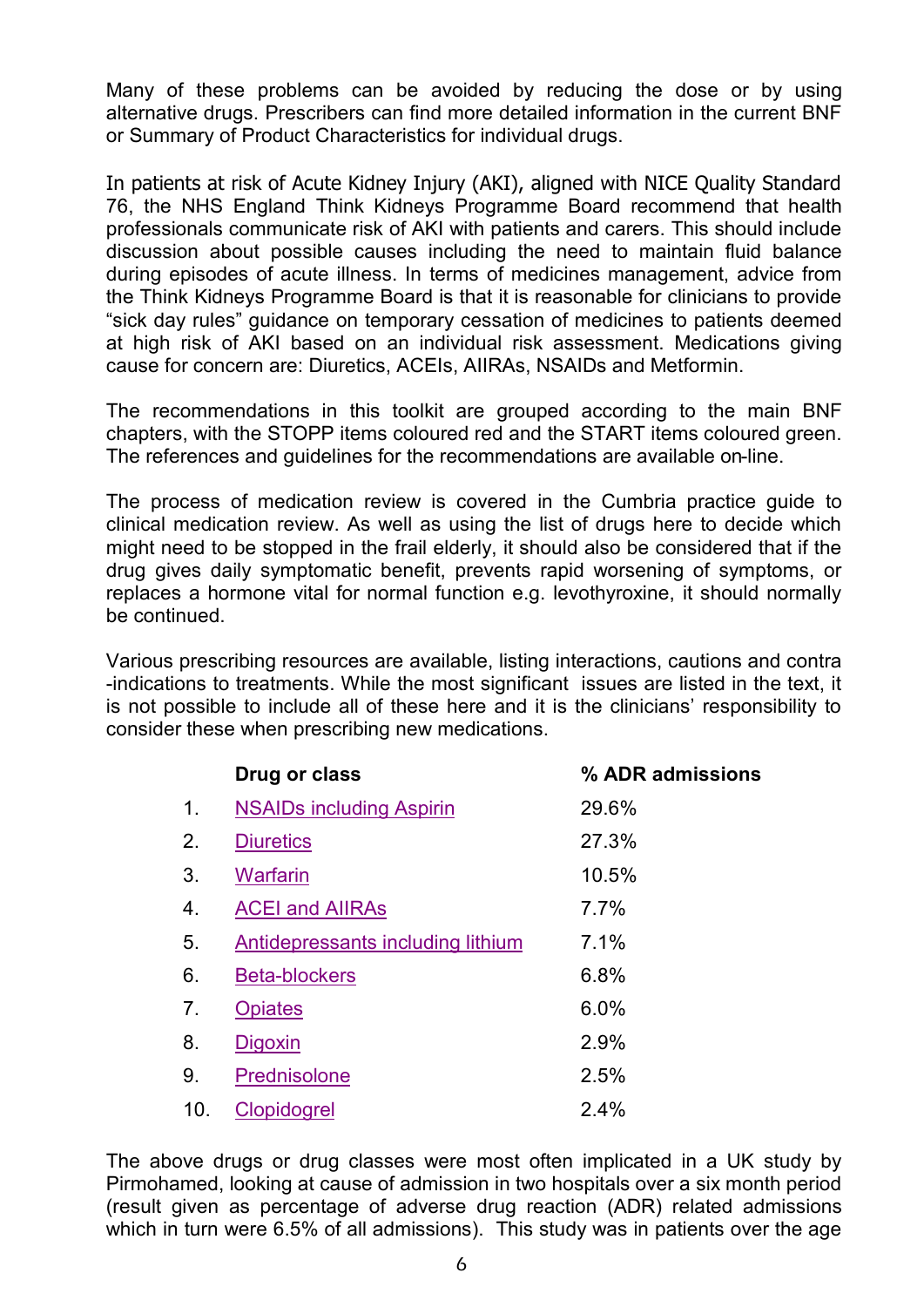of 16, but clinicians will recognise that these drugs are commonly prescribed in older people.

The authors suggested that over 70% of the ADRs were avoidable. These findings are supported by a 2006 systematic review by Howard, which found the four most common drug groups associated with preventable drug-related admissions to be antiplatelets (16%), diuretics (15.9%), NSAIDs (11%) and anticoagulants (8.3%). In addition to those listed above, they found drugs used in diabetes (3.5%), positive inotropes (3.2%), calcium-channel blockers (2.8%) and antiepileptics (2.3%) were also implicated. (This review was not confined to the UK population and not all studies were specific to older people).

If wanting to reduce the burden of polypharmacy in gradual steps it might be prudent to tackle the above drugs as a priority after removing ineffective or unnecessary treatment.

Particular caution should be taken if considering stopping the following drugs (continue treatment, gradual withdrawal or specialist advice before stopping):

- ACEI and diuretics used in heart failure.
- Amiodarone, calcium channel blockers, beta-blockers or digoxin used to control heart rate or rhythm.
- Anticonvulsants used in epilepsy.
- Antidepressant, antipsychotic or mood stabilizing drugs.
- Antimuscarinic or other drugs used in Parkinson's disease.
- Corticosteroids, DMARDs or immunosuppressant drugs

Consider additive effects of drugs prescribed e.g. anticholinergic burden, increased risk of bleeding, drugs affecting or affected by renal function. Alternatives to stopping treatment may be to reduce the dose amount or increase dosing interval. Alternatively, changing the timing of administration may be appropriate, which may be particularly useful if patients have care support at specific times of day.

Many anticholinergic (antimuscarinic) drugs are included in the STOPP sections already, but as combining anticholinergic drugs increases the risk of side effects (including confusion, falls and death) the Anticholinergic Cognitive Burden scale for some commonly prescribed drugs is included on page 33.

Older adults (65 years or older) should be routinely offered a single dose of pneumococcal polysaccharide vaccine, if they have not previously received it. Annual influenza vaccination should also be offered. Adults aged 70 years should also be offered shingles vaccine, or via the catch-up programme for older patients. Patients with medical conditions or treatments increasing the risk of complications from specific infectious diseases should receive relevant protection, as listed in the green book.



Medication to consider stopping in patients over 65 from the STOPP Tool

Medication to consider starting in patients over 65 from the START Tool

NICE Guidelines or other supporting/useful information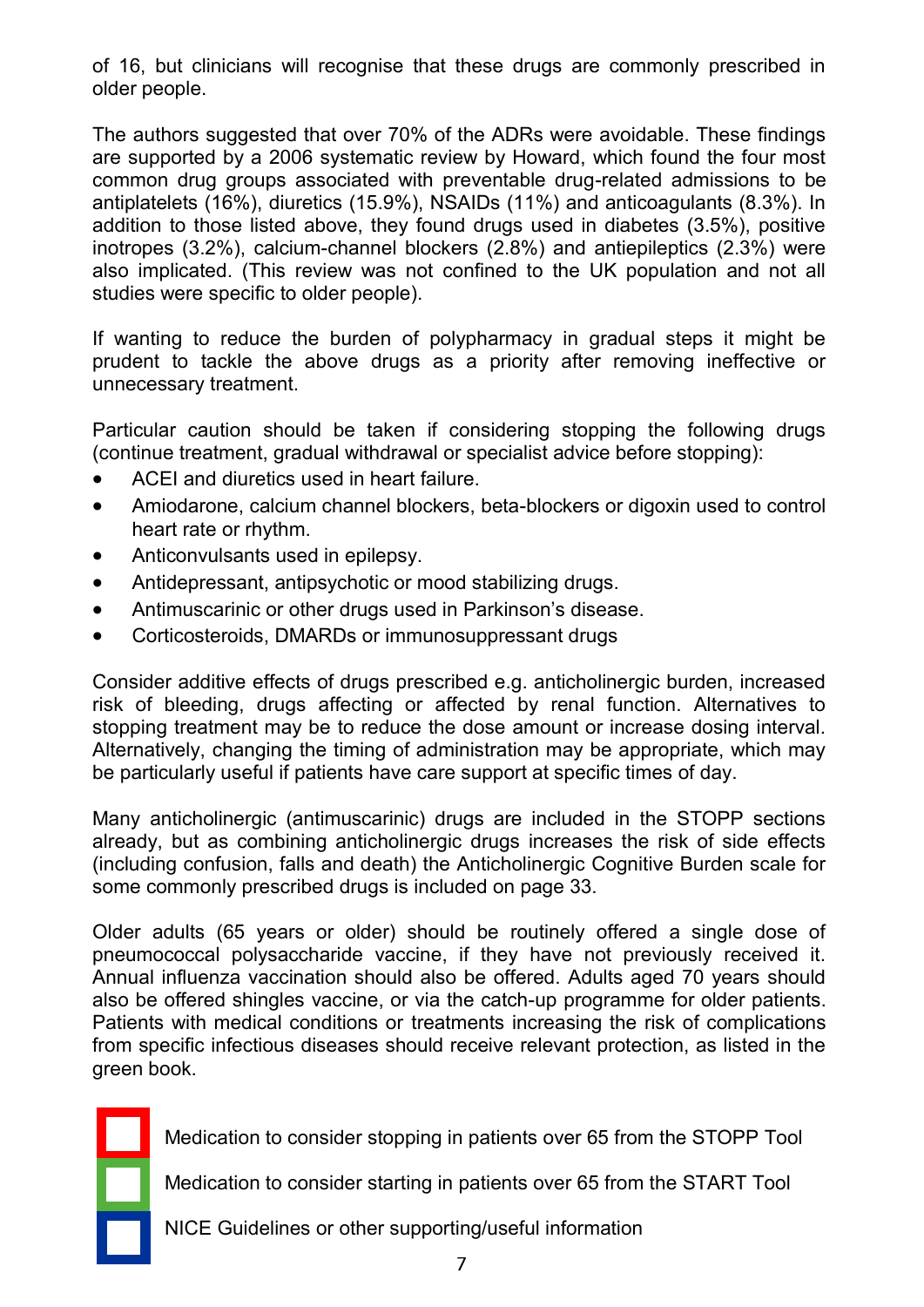# <span id="page-7-0"></span>**BNF Chapter 1. Gastro-intestinal System**

### **STOP:**

#### **Metoclopramide:**

- with Parkinsonism (*risk of exacerbating symptoms*).
- after maximum treatment time of 5 days.

#### **Domperidone:**

- for treatment other than nausea and vomiting.
- after maximum treatment time of one week.
- in patients with serious underlying heart conditions.
- if receiving other medications known to prolong QT interval or potent CYP3A4 inhibitors.

**PPI** for uncomplicated peptic ulcer disease at full therapeutic dosage after 1-2 months (*if healed, offer low dose maintenance treatment, possibly on an 'as required' basis - review at least annually*).

**Drugs likely to cause constipation** (e.g. anticholinergic drugs, oral iron, opioids, verapamil, aluminium antacids) in patients with chronic constipation where non-constipating alternatives are available *(risk of exacerbation of constipation).*

For diarrhoea of an unknown cause, consider the possibility of Clostridium difficile infection (CDI) if there is a history of antibiotic use (in last 8 weeks) or recent hospital discharge. If CDI is suspected / diagnosed stop:

- **antimotility drugs.**
- **antibiotics if appropriate.**
- **unnecessary PPI use.**

**Antimotility drugs** should be AVOIDED if there is blood and mucus in stools or high fever during severe infective gastroenteritis.

**Simple antacids:** Long term, frequent dose, continuous prescribing of simple antacids (*relieves symptoms in the short term rather than preventing them).* See Start.

**Known precipitants** that patients associate with dyspepsia or reflux, where possible. These include smoking, alcohol, coffee, chocolate and fatty foods.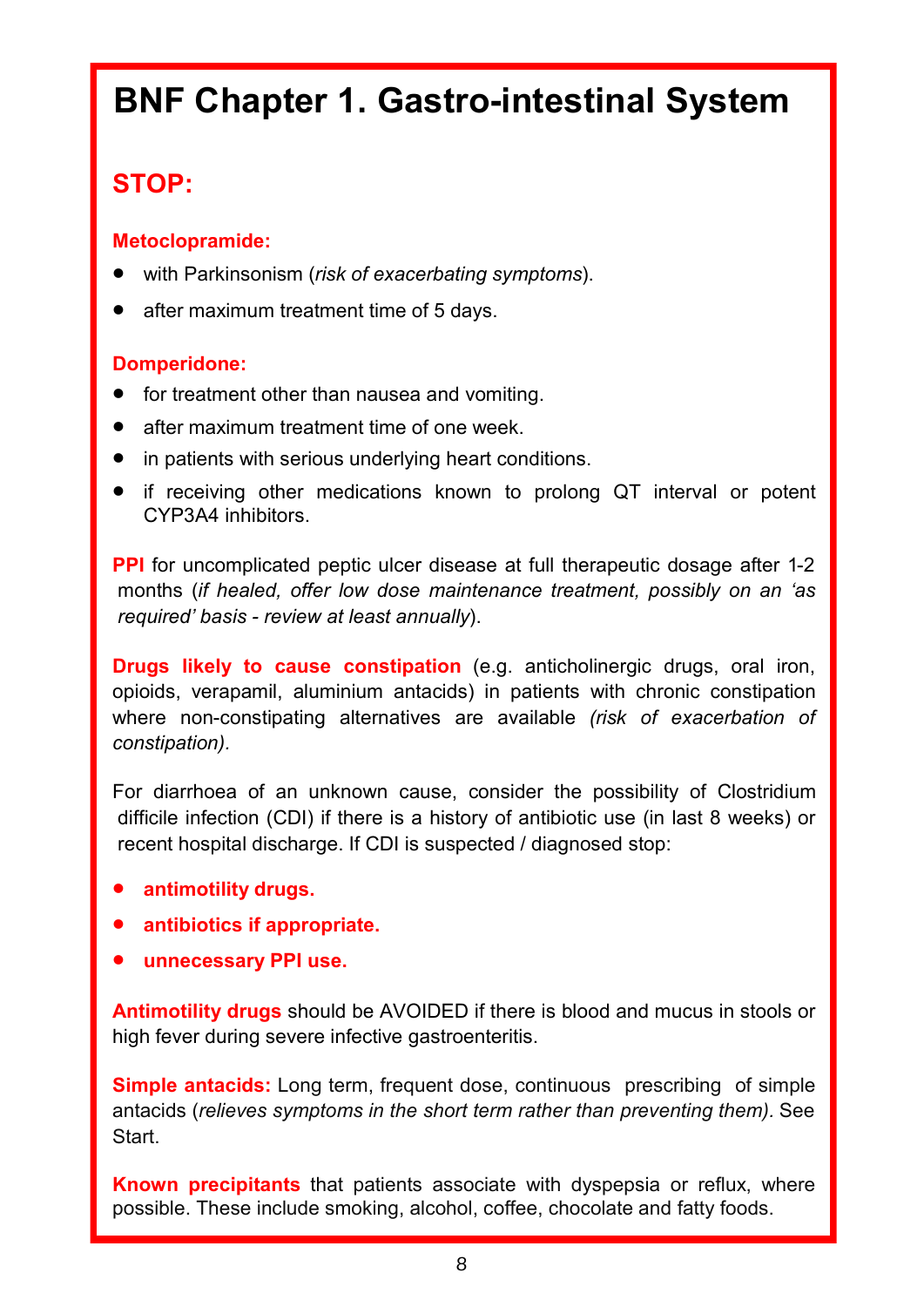## **BNF Chapter 1. Gastro-intestinal System START:**

**PPI (or other appropriate gastroprotection if contra-indicated):**

- at full dose, long term (initially 8 weeks, if symptoms resolve consider full dose maintenance, review annually) with severe grade oesophagitis or oesophageal stricture requiring dilation.
- for patients on medication with risk of gastric bleeding eg. antiplatelets, SSRIs, venlafaxine, corticosteroids, NSAIDs (particularly if in combination where unavoidable).

**Fibre supplements** (e.g. bran, ispaghula, methylcellulose, sterculia) for diverticulosis with a history of constipation.

**Lifestyle advice** for patients with reflux or dyspepsia, including advice on healthy eating, weight reduction and smoking cessation.

#### Ĩ **NICE guidance:**

 CG184 Gastro-[oesophageal reflux disease and dyspepsia in adults: investiga](https://www.nice.org.uk/guidance/cg184)[tion and management, September 2014.](https://www.nice.org.uk/guidance/cg184)

### **NICE CKS:**

- [Constipation.](http://cks.nice.org.uk/constipation)
- Dyspepsia [proven GORD.](http://cks.nice.org.uk/dyspepsia-proven-gord)
- [Dyspepsia –](http://cks.nice.org.uk/dyspepsia-proven-non-ulcer) proven non-ulcer.
- Dyspepsia [proven peptic ulcer.](http://cks.nice.org.uk/dyspepsia-proven-peptic-ulcer)
- Dyspepsia [unidentified cause](http://cks.nice.org.uk/dyspepsia-unidentified-cause)

#### **Cumbria:**

- Cumbria Interventions for functional dyspepsia, December 2014.
- Cumbria Interventions for Gastro-oesophageal reflux disease, December 2014.
- Cumbria Interventions for uninvestigated dyspepsia, December 2014.
- Cumbria Gastric ulcer, December 2014.
- Cumbria Duodenal ulcer, December 2014.
- 9 [Practice guide to reviewing requests for liquid PPI Specials \(unlicensed prepa](http://medicines.necsu.nhs.uk/download/practice-guide-to-reviewing-requests-for-liquid-ppi-specials-unlicensed-preparations/)[rations\)](http://medicines.necsu.nhs.uk/download/practice-guide-to-reviewing-requests-for-liquid-ppi-specials-unlicensed-preparations/) , June 2016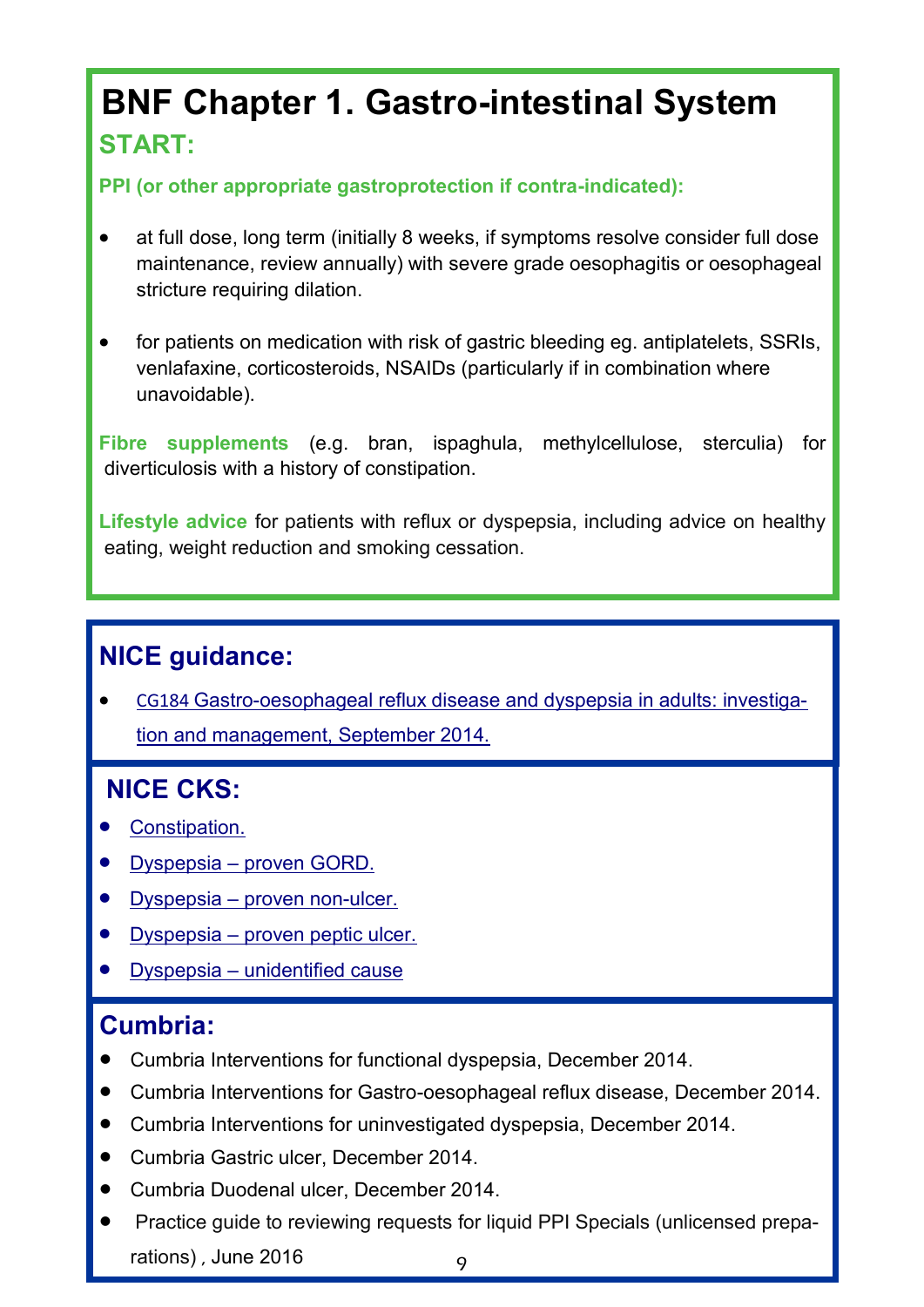## <span id="page-9-0"></span>**STOP: BNF Chapter 2. Cardiovascular System**

#### **Digoxin:**

- for heart failure with normal systolic ventricular function (*no clear evidence of benefit).*
- for left systolic ventricular dysfunction, where key interventions have not previously been tried (see START).
- at a long-term dose greater than 125 micrograms per day if eGFR less than 30 ml/min/1.73m<sup>2</sup> (risk of toxicity if digoxin plasma levels not measured as *eGFR may not be an accurate indicator of clearance*).

**Thiazide diuretic** with current significant hypokalaemia (i.e. serum K+ less than 3.0 mmol/L), hyponatraemia (i.e. serum Na+ less than 130 mmol/L) hypercalcaemia (i.e. corrected serum calcium greater than 2.65 mmol/L) or with recent/ concurrent gout (*hypokalaemia, hyponatraemia, hypercalcaemia and gout can be precipitated by thiazide diuretic*).

#### **Loop diuretic:**

- as treatment for hypertension (*safer, more effective alternatives available*).
- for dependent ankle oedema without clinical, biochemical evidence or radiological evidence of heart failure, liver failure, nephrotic syndrome or renal failure (*leg elevation and/ or compression hosiery usually more appropriate).*

**Aldosterone antagonists** (e.g. spironolactone, eplerenone), AIIRAs particularly if co-prescribed with potassium-conserving drugs (e.g. ACEIs, amiloride, triamterene) without monitoring of serum potassium *(risk of dangerous hyperkalaemia i.e. greater than 6.0 mmol/L – serum K should be monitored regularly, i.e. at least every 6 months).*

**Verapamil or diltiazem** with heart failure *(may worsen heart failure).*

**Nicorandil** if ulceration of the gastro-intestinal tract, skin or mucosa (including eyes) occurs; consider alternative treatment or specialist advice if angina worsens *(ulcers caused by Nicorandil do not respond to conventional treatment).*

#### **ACEIs or AIIRAs**

- in patients with hyperkalaemia.
- in combination with each other (*limited evidence of benefit*) unless under specialist review and recommendation.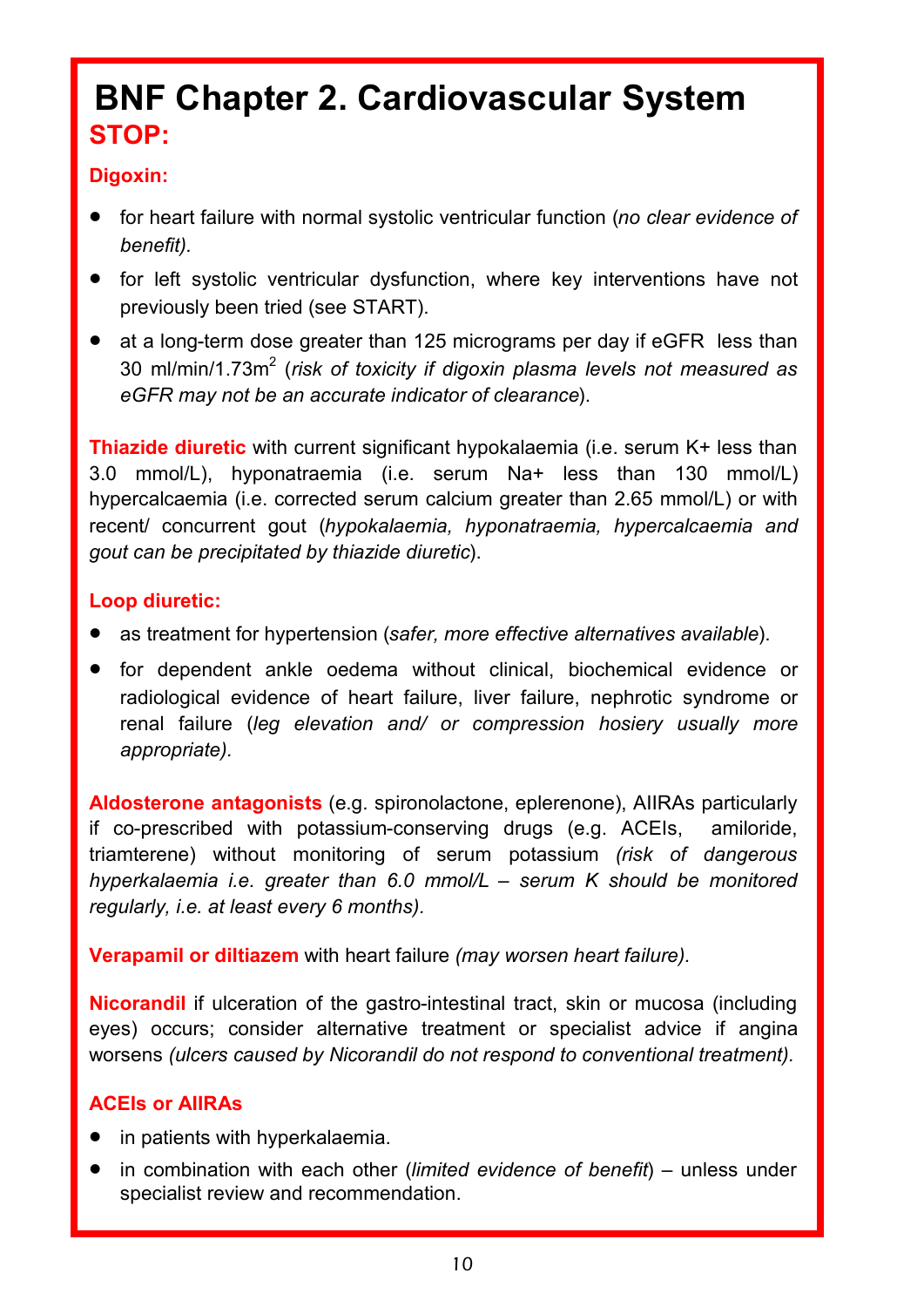<span id="page-10-0"></span>**Centrally-acting antihypertensives** (e.g. methyldopa, clonidine, moxonidine), unless clear intolerance of, or lack of efficacy with, other classes of antihypertensives *(centrally-active antihypertensives are generally less well tolerated by older people than younger people).*

**Amiodarone** as first-line antiarrhythmic therapy in supraventricular tachyarrhythmias (*higher risk of side-effects than beta-blockers, digoxin, verapamil or diltiazem*), following review and recommendation by specialist team.

**Non-selective beta-blocker** with a recent history of bradycardia, heart block or uncontrolled heart failure; or asthma requiring treatment (*risk of increased bronchospasm).*

### **BNF Chapter 2. Cardiovascular System START:**

#### **Antihypertensive therapy**

- where systolic blood pressure consistently above 160 mmHg and/ or diastolic blood pressure consistently above 90 mmHg.
- If diabetic, if systolic blood pressure above140 mmHg and/ or diastolic blood pressure above 90 mmHg.

**Beta-blocker or Calcium channel blocker** for stable angina.

**Appropriate beta-blocker** with stable systolic heart failure.

**ACE inhibitor** with systolic heart failure and/or documented coronary artery disease.

**Statin** discussion with patients with known coronary heart disease, QRISK greater than 10%, diabetes type 1 or 2, or CKD with eGFR less than 60 min/1.73m<sup>2,</sup> consider for 85 years or over . Use Atorvastatin first line.

**Lifestyle advice** for prevention of cardiovascular disease:

- Smoking cessation offer support, advice and referral to local pharmacy services to all patients who smoke.
- Diet and supplements –standard healthy eating advice.
- Physical Exercise advise patients to aim to be active daily (at least 150 mins moderate-intensity exercise over a week).
- Alcohol advise no more than 14 units/week for both men and women.
- Psychosocial factors –interventions may include group counselling, cognitive behavioural therapy, stress management programmes, meditation/yoga.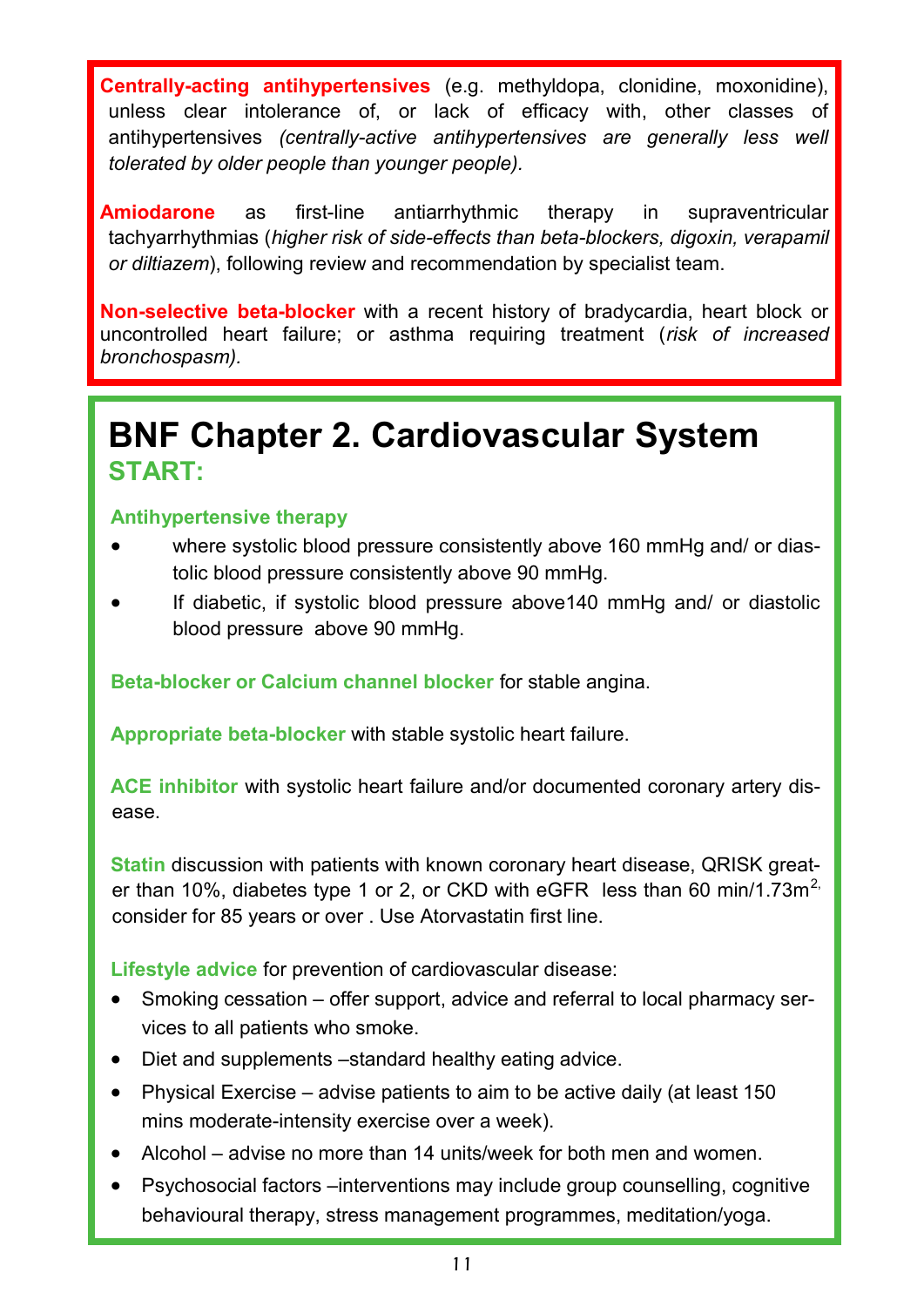#### **Cardiovascular prescribing resources.**

#### **[NICE guidance](http://guidance.nice.org.uk/TA210/QuickRefGuide/pdf/English)**:

- [CG108 Chronic heart failure in adults: management, August 2010.](https://www.nice.org.uk/guidance/cg108)
- [CG126 Stable angina: management, July 2011.](https://www.nice.org.uk/guidance/cg126)
- [CG127 Hypertension in adults: diagnosis and management, August 2011.](https://www.nice.org.uk/guidance/cg127)
- CG172 Myocardial infarction: cardiac rehabilitation and prevention of further MI, [November 2013.](https://www.nice.org.uk/guidance/cg172)
- [CG181 Cardiovascular disease: risk assessment and reduction, including lipid](https://www.nice.org.uk/guidance/cg181)  [modification, July 2014.](https://www.nice.org.uk/guidance/cg181)
- [PH25 Cardiovascular disease prevention, June 2010](https://www.nice.org.uk/guidance/ph25)

### **NICE CKS:**

- [Angina.](http://cks.nice.org.uk/angina)
- [CVD risk assessment and management.](http://cks.nice.org.uk/cvd-risk-assessment-and-management)
- [Heart failure –chronic.](http://cks.nice.org.uk/heart-failure-chronic)
- [Hypertension](http://cks.nice.org.uk/hypertension-not-diabetic)  not diabetic.
- [Hyponatremia.](http://cks.nice.org.uk/hyponatraemia)
- [MI –secondary prevention.](http://cks.nice.org.uk/mi-secondary-prevention)
- [Peripheral arterial disease.](http://cks.nice.org.uk/peripheral-arterial-disease)
- [Stroke and TIA.](http://cks.nice.org.uk/stroke-and-tia)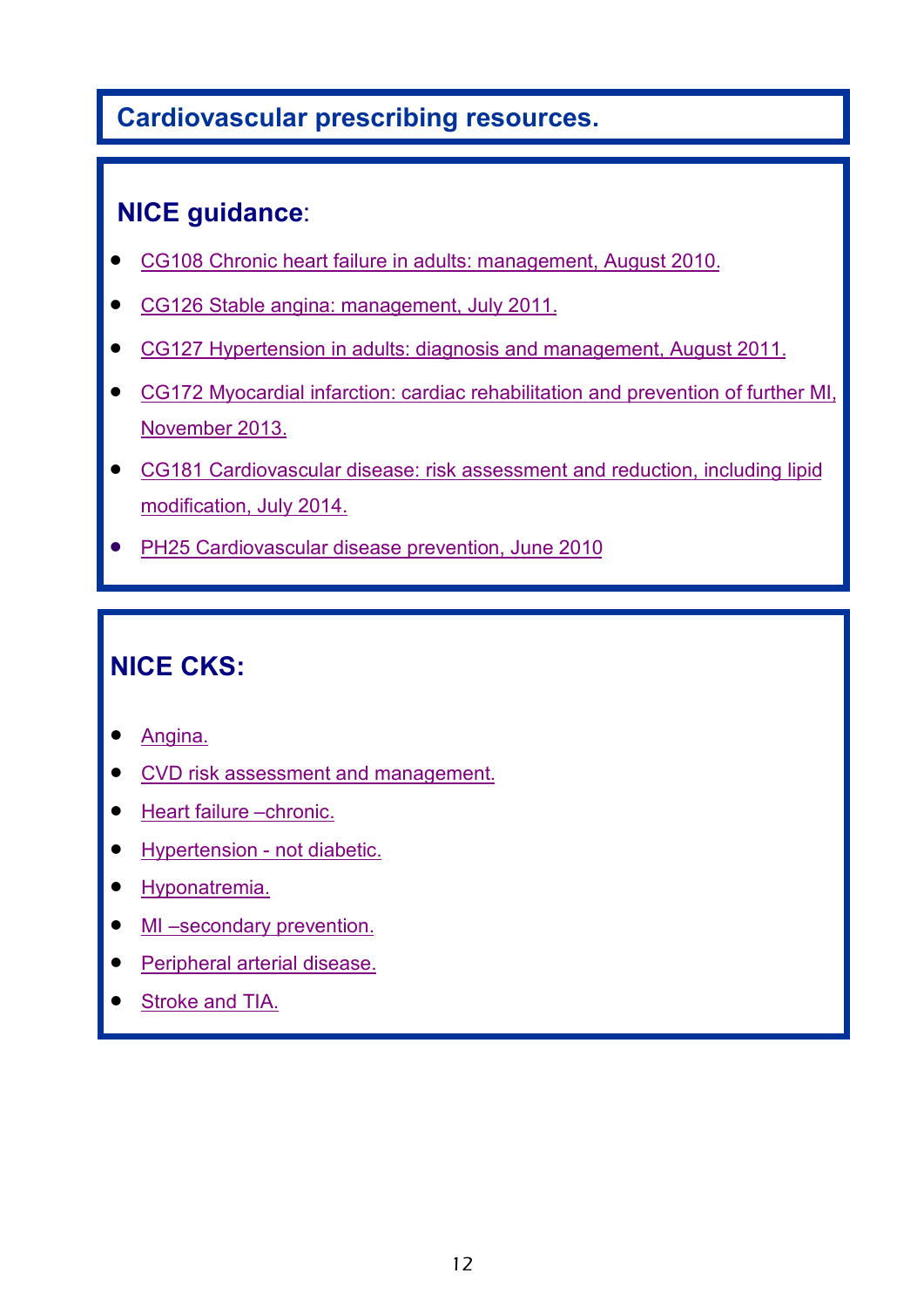# <span id="page-12-0"></span>**Anticoagulants and antiplatelets**

#### **STOP:**

#### **Aspirin:**

- Long-term aspirin at doses greater than 160 mg per day (*increased risk of bleeding, no evidence for increased efficacy).*
- with a past history of peptic ulcer disease without concomitant PPI (*risk of recurrent peptic ulcer).*
- in combination with warfarin or NOACs in patients with chronic atrial fibrillation *(no added benefit from aspirin).*
- as monotherapy for stroke prevention in atrial fibrillation.

**Aspirin, clopidogrel, dipyridamole, warfarin or NOACs** with concurrent significant bleeding risk, i.e. uncontrolled severe hypertension, bleeding diathesis, recent non-trivial spontaneous bleeding (*high risk of bleeding*).

**Aspirin plus clopidogrel** as secondary stroke prevention, unless the patient has a coronary stent(s) inserted in the previous 12 months or concurrent acute coronary syndrome or has a high grade symptomatic carotid arterial stenosis *(no evidence of added benefit over clopidogrel monotherapy).*

**Antiplatelet agents with warfarin or NOACs** in patients with stable coronary, cerebrovascular or peripheral arterial disease *(No added benefit from dual therapy).*

#### **Warfarin or NOACs:**

- for first deep vein thrombosis without continuing provoking risk factors (e.g. thrombophilia) for longer than 6 months *(no proven added benefit).*
- for first pulmonary embolus without continuing provoking risk factors (e.g. thrombophilia) for longer than 12 months (*no proven added benefit*).

**NSAID and warfarin or NOACs** in combination (*risk of major gastro-intestinal bleeding).*

**Direct thrombin inhibitors** (e.g. dabigatran) if eGFR less than 30 ml/min/1.73m<sup>2</sup> (*risk of bleeding).*

**Factor Xa inhibitors** (e.g. rivaroxaban, apixaban) if eGFR less than 15 ml/ min/1.73m<sup>2</sup> (risk of bleeding).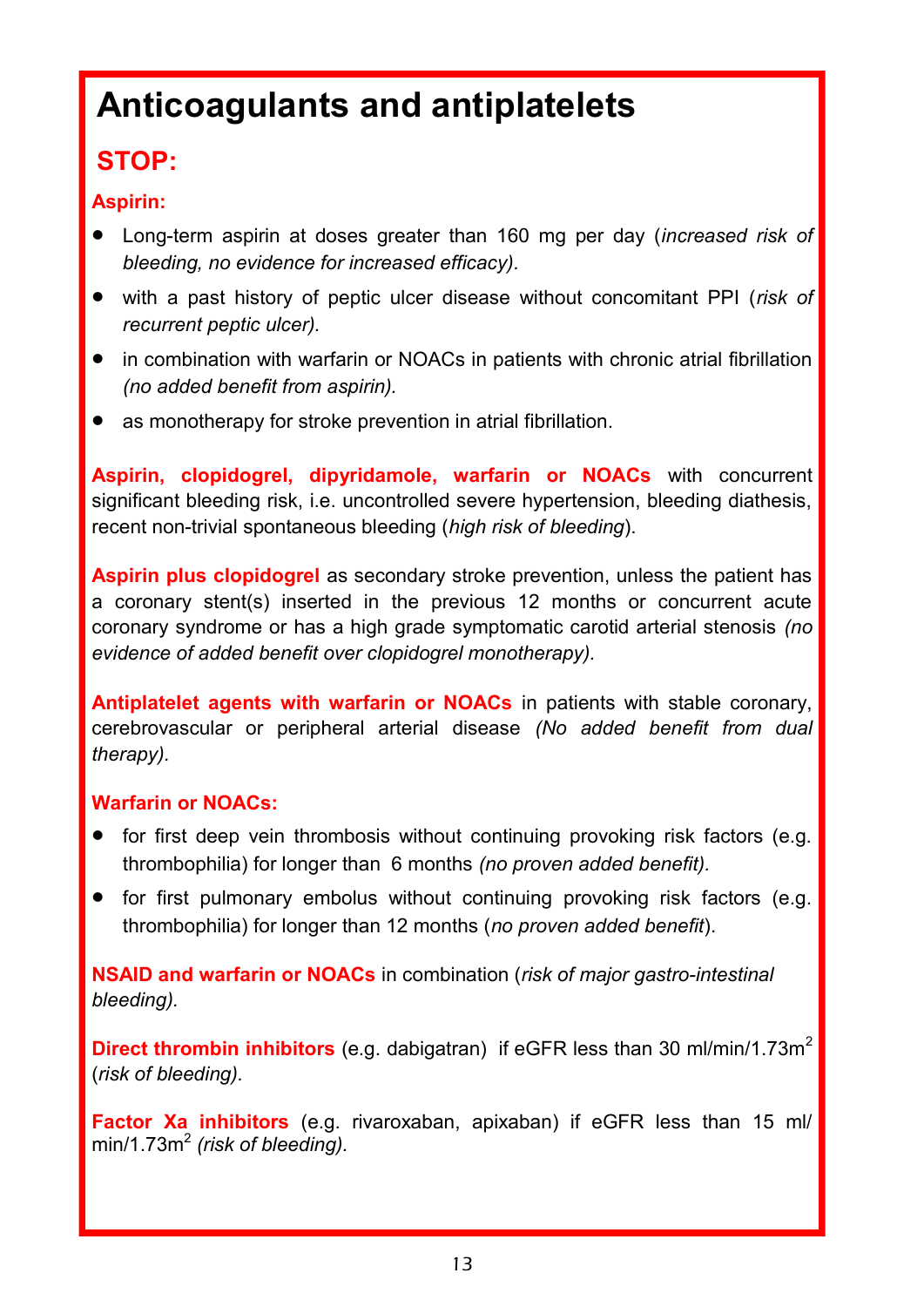# **Anticoagulants and antiplatelets**

### **START:**

**Antiplatelet therapy** (one of aspirin, clopidogrel, prasugrel or ticagrelor) with a documented history of coronary, cerebral or peripheral vascular disease.

Anticoagulation – for atrial fibrillation, using the CHA<sub>2</sub>DS<sub>2</sub>-VASc and HAS-BLED score and discuss the risk and benefit with the patient. Offer anticoagulation to people with a CHA<sub>2</sub>DS<sub>2</sub>-[VASc](http://www.cardiosource.org/Science-And-Quality/Clinical-Tools/Atrial-Fibrillation-Toolkit.aspx) score of 2 or above (1 or above for males), taking bleeding risk into account. Anticoagulation can be either Warfarin or a NOAC.

#### **[NICE guidance:](http://guidance.nice.org.uk/CG101/QuickRefGuide/pdf/English)**

- [CG144 Venous thromboembolism: diagnosis, management and thrombophilia](https://www.nice.org.uk/guidance/cg144)  [testing, June 2012.](https://www.nice.org.uk/guidance/cg144)
- [CG180 Atrial fibrillation: management, June 2014](https://www.nice.org.uk/guidance/cg180)

### **[NICE CKS:](http://guidance.nice.org.uk/CG101/QuickRefGuide/pdf/English)**

- [Anticoagulation –](http://cks.nice.org.uk/anticoagulation-oral) oral.
- [Antiplatelet treatment.](http://cks.nice.org.uk/antiplatelet-treatment)
- [Atrial fibrillation.](http://cks.nice.org.uk/atrial-fibrillation)
- [Deep vein thrombosis.](http://cks.nice.org.uk/deep-vein-thrombosis)

#### **Cumbria:**

Anticoagulation decision support tool, June 2016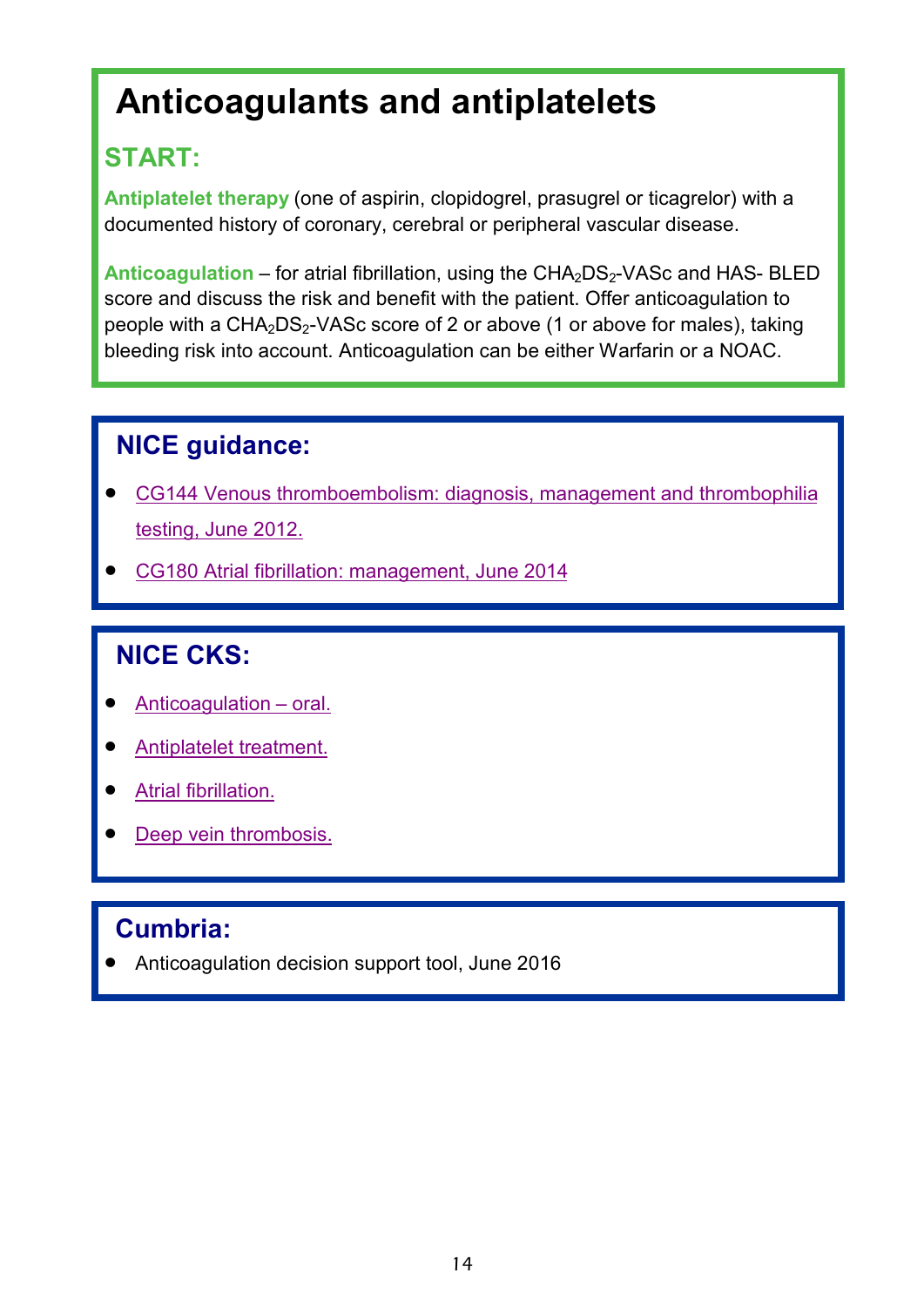# **[Calculating Scores: American College of Cardiology](http://www.acc.org/tools-and-practice-support/clinical-toolkits/atrial-fibrillation-afib).**

| <b>CHA<sub>2</sub>DS<sub>2</sub>VASc Score</b>                             |               |  |  |
|----------------------------------------------------------------------------|---------------|--|--|
| Congestive Heart Failure/ Left Ventricular<br>Dysfunction                  |               |  |  |
| Hypertension                                                               | 1             |  |  |
| Age above 75 years                                                         | 2             |  |  |
| Diabetes mellitus                                                          | 1             |  |  |
| Stroke/TIA/Thromboembolism                                                 | $\mathcal{P}$ |  |  |
| Vascular disease (eg. MI, peripheral arterial<br>disease or aortic plaque) |               |  |  |
| Age between 65 and 74 years                                                | 1             |  |  |
| Sc - Sex category - Female                                                 | 1             |  |  |

### **HAS-BLED Score**

| Hypertension, uncontrolled systolic above<br>160mmHg                                                                         |  |
|------------------------------------------------------------------------------------------------------------------------------|--|
| Abnormal kidney function (Creatinine above<br>200µmol/L) and/or liver function (AST/ ALT/ AP<br>greater than 3 times normal) |  |
| Stroke history                                                                                                               |  |
| Bleeding: previous history, anaemia or predisposi-<br>tion                                                                   |  |
| Labile INR, high INR or poor time in therapeutic<br>range (less than 60%)                                                    |  |
| Elderly, age above 65yrs                                                                                                     |  |
| Drugs and/or alcohol (more than 8 drinks per<br>week), antiplatelets/ NSAIDs.                                                |  |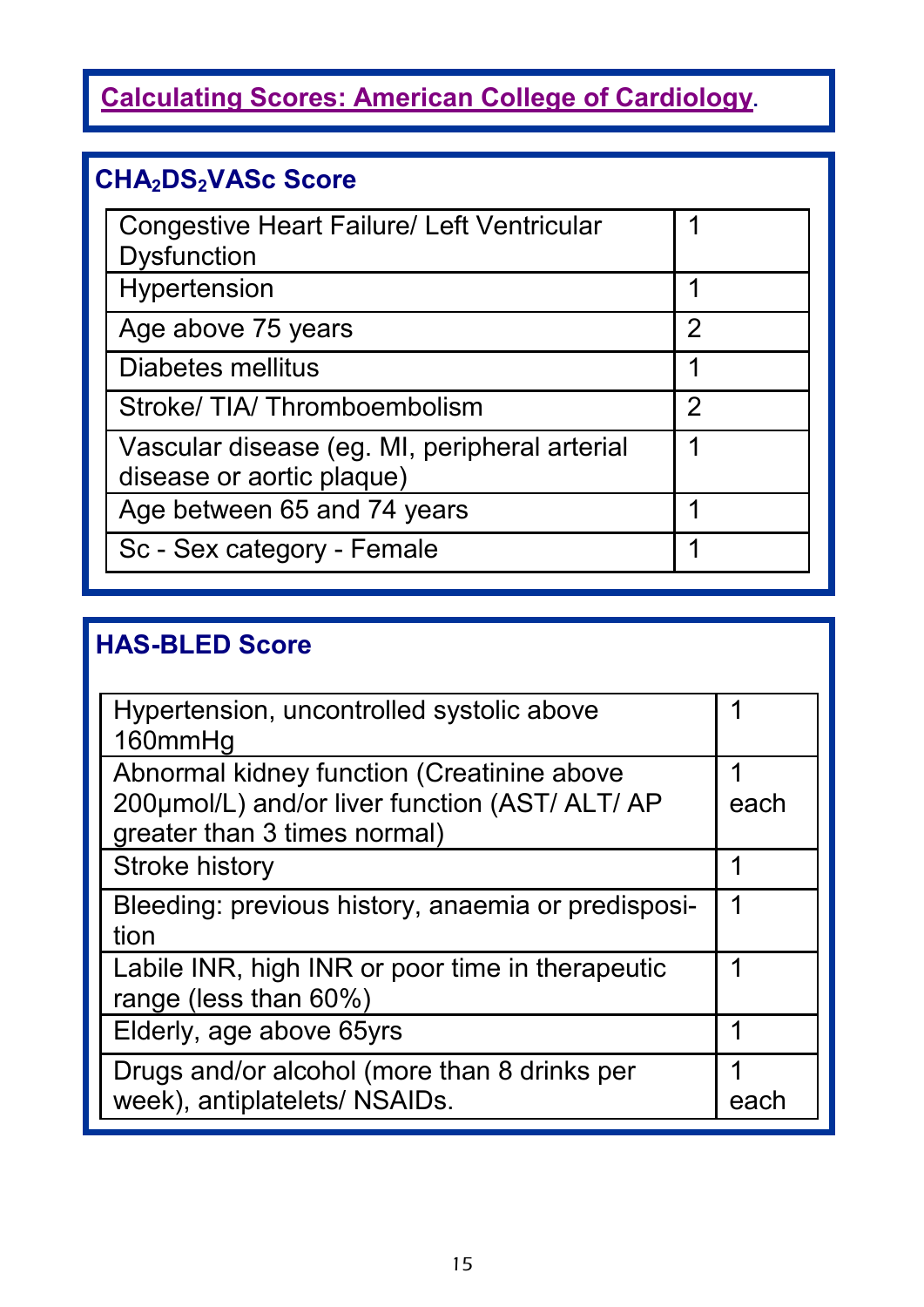# <span id="page-15-0"></span>**BNF Chapter 3. Respiratory System**

#### **STOP:**

**Anti-muscarinic bronchodilators** (e.g. ipratropium, tiotropium) with a history of narrow angle glaucoma (*may exacerbate glaucoma*) or bladder outflow obstruction (*may cause urinary retention*).

**Theophylline** as monotherapy for Asthma or COPD (*safer, more effective alternative; risk of adverse effects due to narrow therapeutic index).*

**Systemic corticosteroids** instead of inhaled corticosteroids for maintenance therapy in moderate-severe COPD *(unnecessary exposure to long-term sideeffects of systemic corticosteroids and effective inhaled therapies are available).*

# **BNF Chapter 3. Respiratory System**

### **START:**

**Regular inhaled Beta-2 agonist or antimuscarinic bronchodilator (**e.g. ipratropium, aclidinium) for mild to moderate COPD.

**Regular inhaled corticosteroid** for moderate-severe asthma or COPD (where FEV1 less than 50% of predicted value and repeated exacerbations requiring treatment with oral corticosteroids). Give a steroid warning card for high doses.

**Long term oxygen therapy (LTOT)** with documented chronic hypoxaemia - SaO<sub>2</sub> less than 92%.

**A self-management plan** including a course of antibiotics and oral corticosteroid tablets to keep at home (rescue pack), where patients are at risk of exacerbations and including advice on when to use them.

**A spacer device** for patients using high dose inhaled corticosteroids or if poor technique with metered dose inhalers.

**New medications** only after checking technique and compliance with existing inhalers.

**Pulmonary rehabilitation** should be available to all appropriate people with moderate-severe COPD, including those who have had a recent hospitalisation for an acute exacerbation.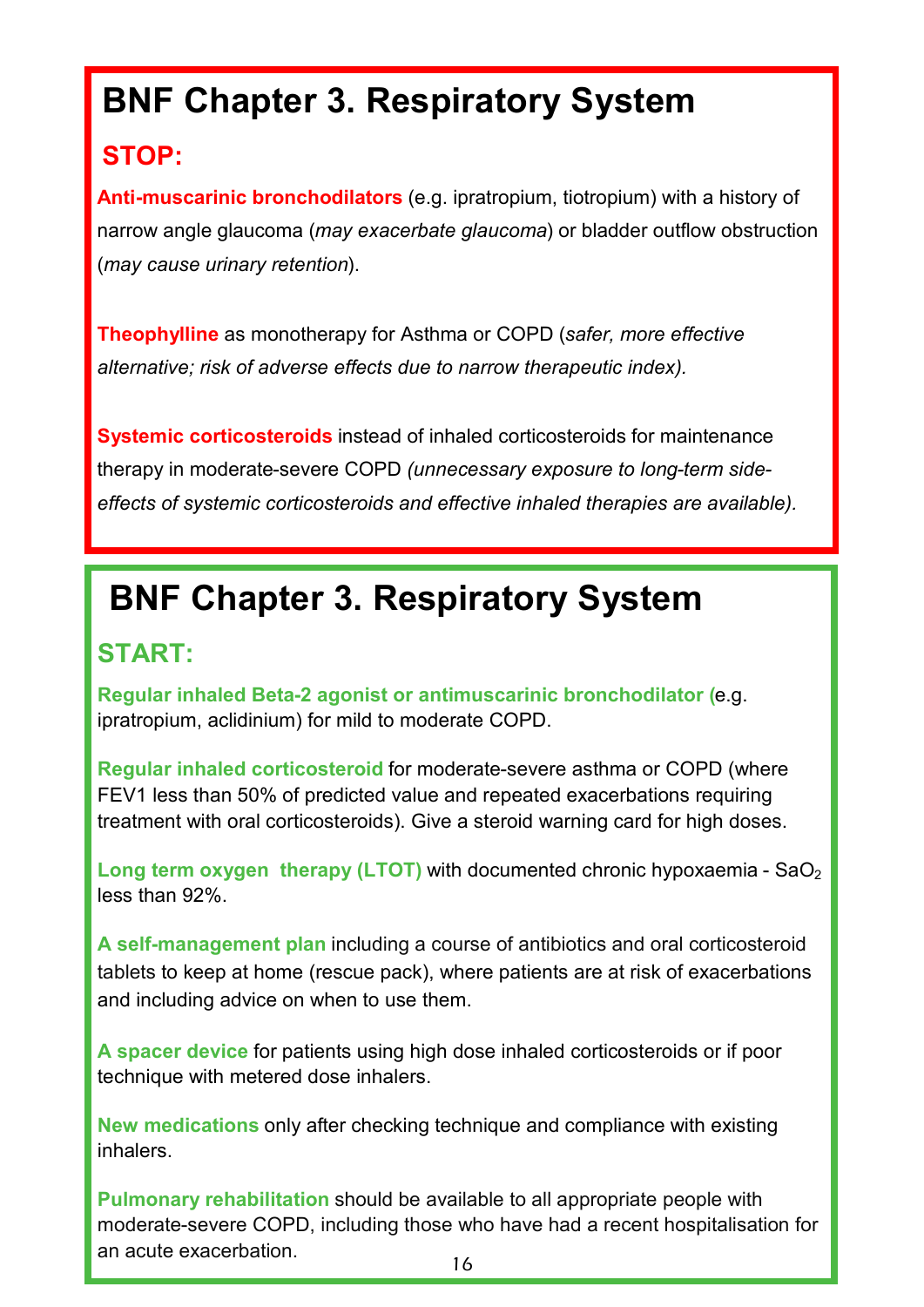#### **Respiratory continued:**

**Smoking cessation** for all COPD patents still smoking, regardless of age: encourage to stop, and offer help to do so, at every opportunity. Unless contraindicated, offer NRT, varenicline or bupropion, as appropriate, combined with an appropriate support programme to optimise smoking quit rates.

**Lifestyle advice:** a healthy weight and regular appropriate exercise can improve breathlessness symptoms for patients with COPD.

#### **[NICE guidance:](http://guidance.nice.org.uk/CG101/QuickRefGuide/pdf/English)**

[CG101 Chronic obstructive pulmonary disease in over 16s: diagnosis and](https://www.nice.org.uk/guidance/cg101)  [management, June 2010.](https://www.nice.org.uk/guidance/cg101)

#### **[NICE CKS:](http://guidance.nice.org.uk/CG101/QuickRefGuide/pdf/English)**

- [A](http://guidance.nice.org.uk/CG101/QuickRefGuide/pdf/English)[sthma.](http://cks.nice.org.uk/asthma)
- [Chronic obstructive pulmonary disease.](http://cks.nice.org.uk/chronic-obstructive-pulmonary-disease)
- [Corticosteroids—inhaled.](http://cks.nice.org.uk/corticosteroids-inhaled)

#### **Cumbria:**

Cumbria COPD treatment guide, October 2015.

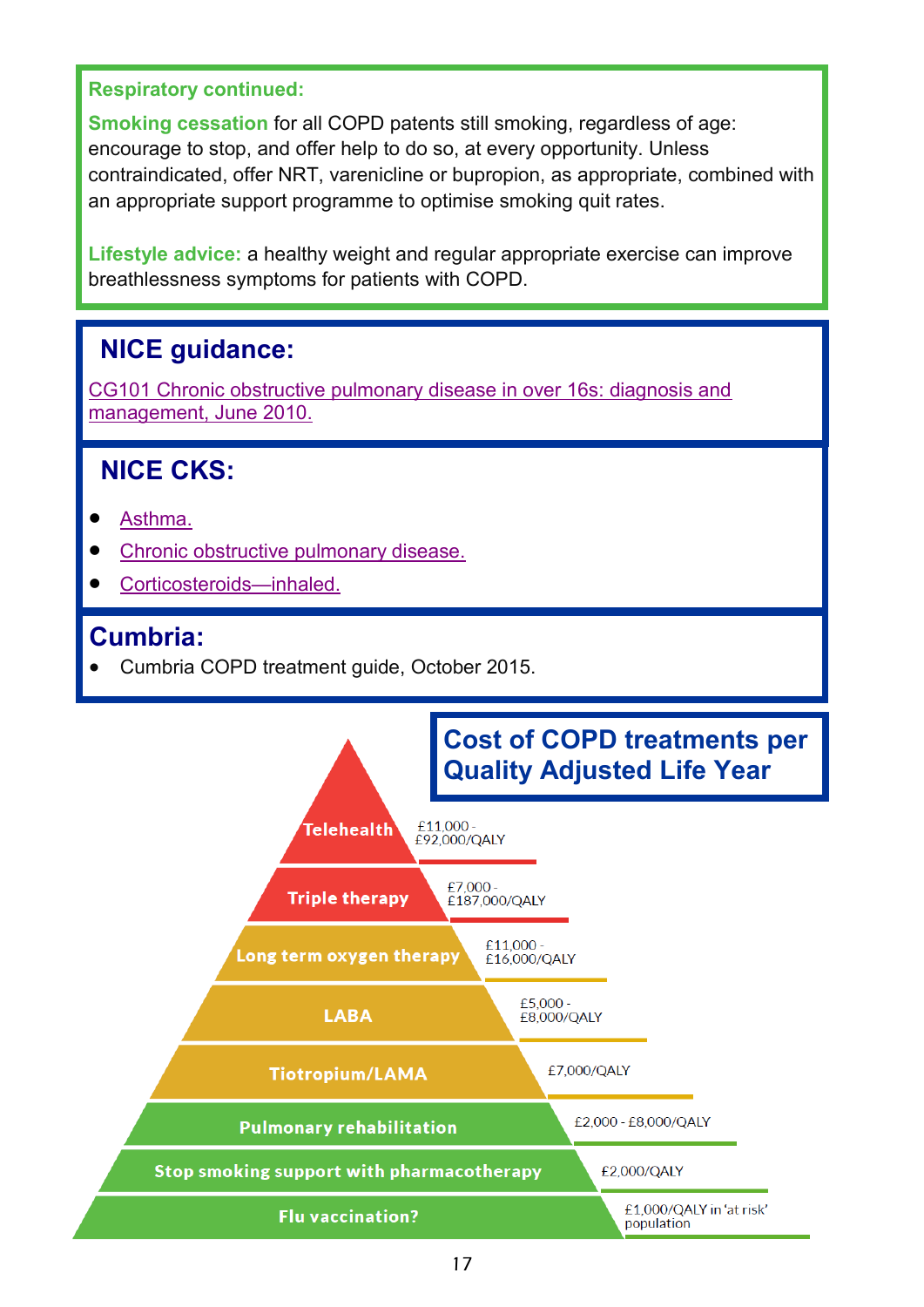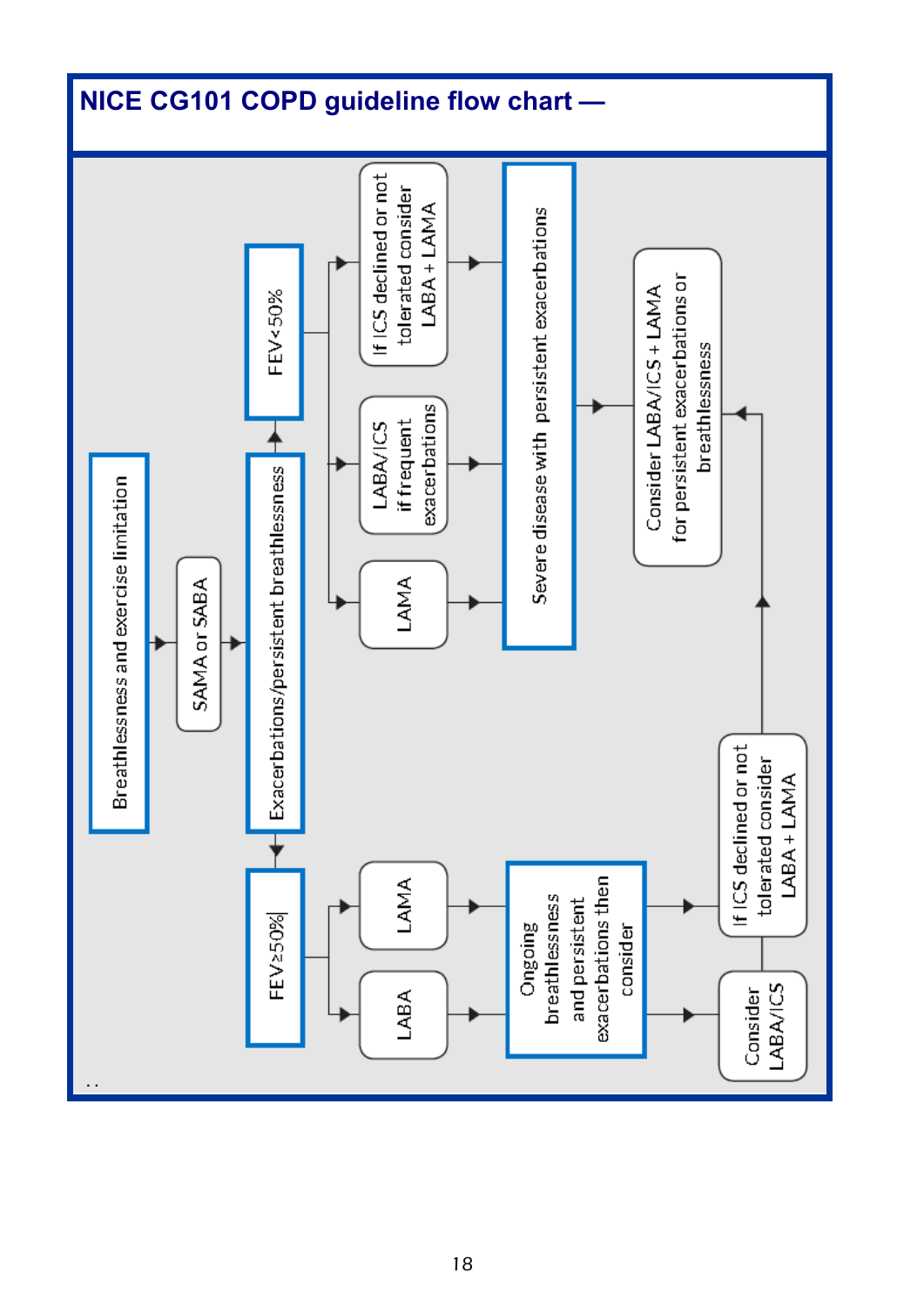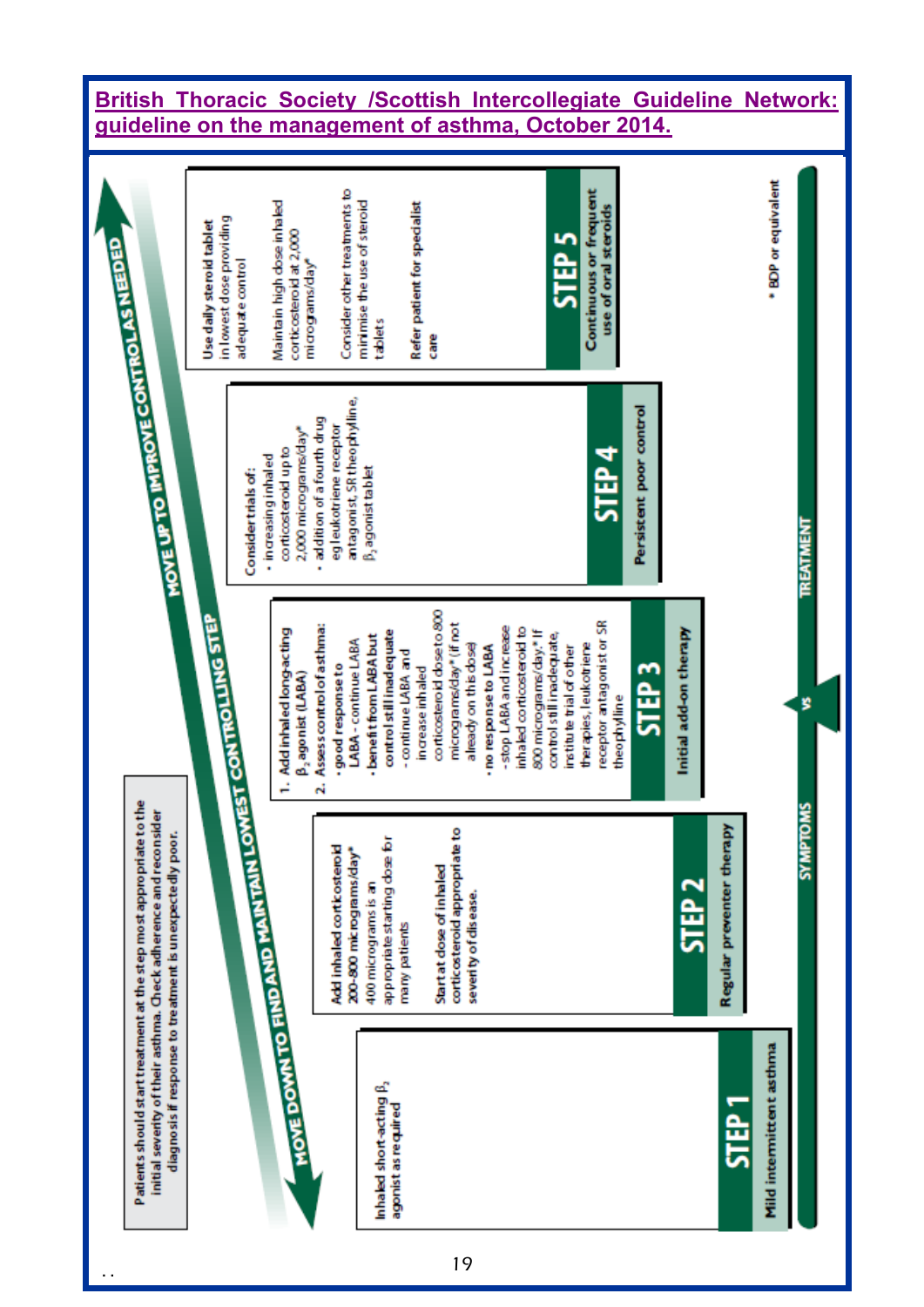# <span id="page-19-0"></span>**BNF Chapter 4. Nervous System**

### **STOP:**

#### **Tricyclic antidepressants (TCA) (particularly Dosulepin):**

- with dementia *(risk of worsening cognitive impairment).*
- with glaucoma *(likely to exacerbate glaucoma).*
- with cardiac conductive abnormalities *(pro-arrhythmic effects).*
- with constipation or medication likely to exacerbate constipation, following review *(likely to worsen constipation).*
- with prostatism or prior history of urinary retention *(risk of urinary retention).*

#### **Benzodiazepines or hypnotics:**

- with acute or chronic respiratory failure i.e.  $pO<sub>2</sub>$  less than 8.0 kPa and/ or  $pCO<sub>2</sub>$ greater than 6.5 kPa (*risk of exacerbation of respiratory failure*).
- if fallen in past 3 months.
- for longer than 4 weeks (*no indication for longer treatment; risk of prolonged sedation, confusion, impaired balance, falls, road traffic accidents; all benzodiazepines/ hypnotics should be withdrawn gradually if taken for more than 4 weeks as there is a risk of causing a withdrawal syndrome if stopped abruptly).*

#### **Antipsychotics:**

- long-term (i.e. beyond 1 month) as hypnotics *(risk of confusion, hypotension, extra-pyramidal side effects, falls).*
- long-term ( beyond 1 month) in those with Parkinsonism or Lewy Body Disease *(likely to worsen extra-pyramidal symptoms).*
- if fallen in past 3 months (*may cause gait dyspraxia, Parkinsonism*).
- With moderate –marked antimuscarinic/anticholinergic effects. (chlorpromazine, clozapine, flupenthixol, flupenzine, pipothiazine, promazine, zuclopenthixol) with a history of prostatism or previous urinary retention (*high risk of urinary retention*).
- In patients with behavioural and psychological symptoms of dementia (BPSD) unless symptoms are severe and other non-pharmacological treatments have failed (*increased risk of stroke*).
- As hypnotics, unless sleep disorder is due to psychosis or dementia (*risk of confusion, hypotension, extra-pyramidal side –effects, falls).*

**Levodopa or dopamine agonists** for benign essential tremor (*no evidence of efficacy).*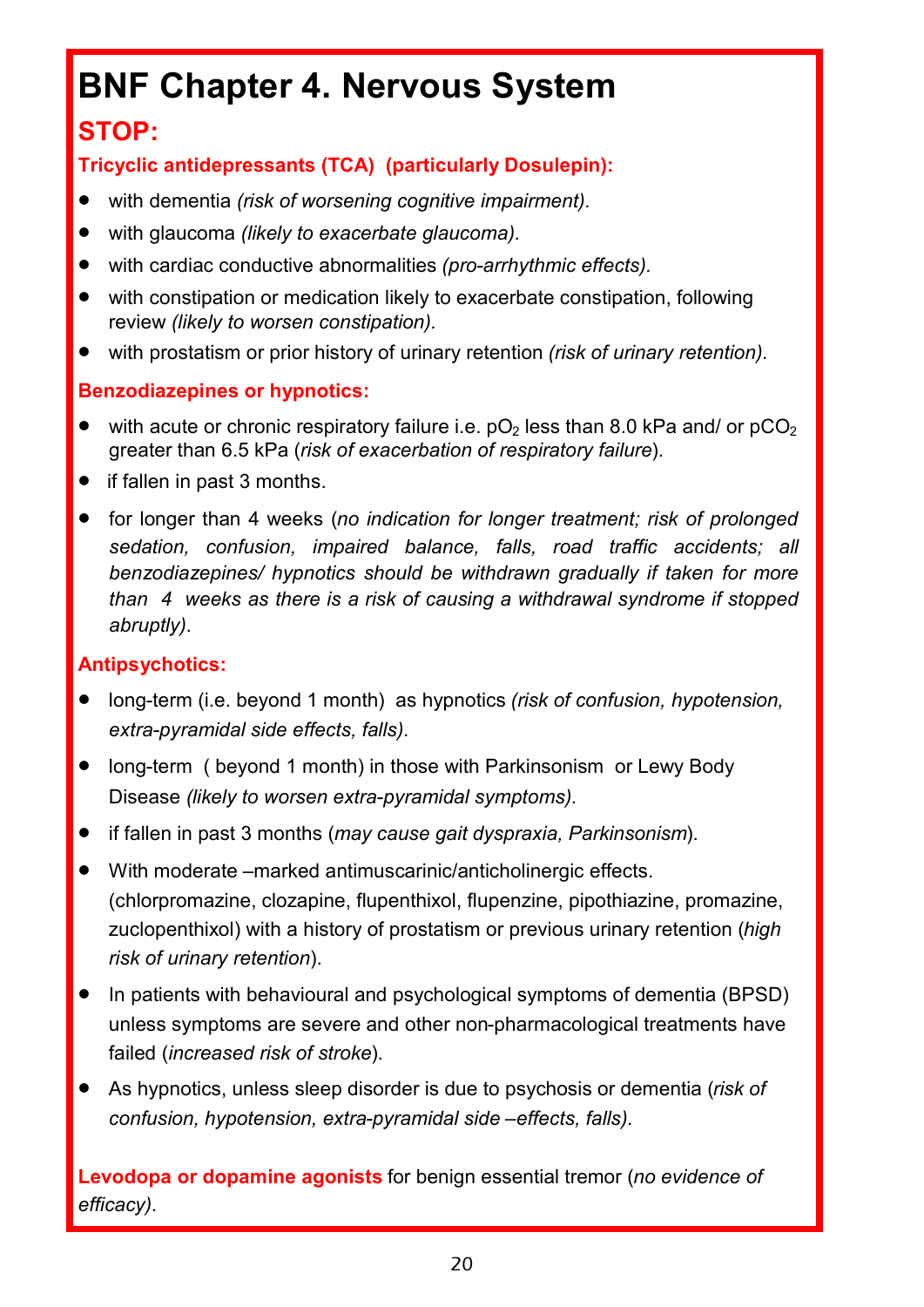#### <span id="page-20-0"></span>**Nervous system continued: Phenothiazines:**

- in patients with epilepsy *(may lower seizure threshold).*
- As first-line treatment, since safer and more efficacious alternatives exist *(phenothiazines are sedative, have significant anti-muscarinic toxicity in older people), with the exception of prochloprerazine for nausea/vomiting/vertigo, chlorpromazine for relief of persistent hiccoughs and levomepromazine as an*

*anti-emetic in palliative care).*

#### **Anticholinergics**:

- to treat extra-pyramidal side-effects of antipsychotic medications *(risk of anticholinergic toxicity).*
- In patients with delirium or dementia *(risk of exacerbation of cognitive impairment).*

**Selective serotonin re-uptake inhibitors** (SSRIs) with a history of clinically significant hyponatraemia (below 130 mmol/l within the previous 2 months).

**Citalopram and Escitalopram** with QT-interval prolongation or with concomitant drugs that cause prolonged QT-interval.

**First generation antihistamines** if prolonged use (longer than 1 week) i.e. chlorphenamine, cyclizine, promethazine (*risk of sedation and anti-cholinergic side effects).* 

#### **Opiates**

- Use of long-term strong opioids as first line therapy for mild-moderate pain *(WHO analgesic ladder not observed—see page 21).*
- Regular opioids for more than 2 weeks in those with chronic constipation without concurrent use of laxatives *(risk of severe constipation).*
- Long-term in those with dementia unless for palliative care or management of chronic pain syndrome *(exacerbation of cognitive impairment).*
- Long-term in those with recurrent falls *(risk of drowsiness, postural hypotension, vertigo).*
- Slow-release opioids in severe pain without short-acting opioids for breakthrough pain *(risk of persistence of severe pain).*

**Acetylcholinesterase inhibitors** with a known history of persistent bradycardia (below 60 beats/min.), heart block or recurrent unexplained syncope or concurrent treatment with drugs that reduce heart rate such as beta-blockers, digoxin, diltiazem, verapamil (*risk of cardiac conduction failure, syncope and injury).*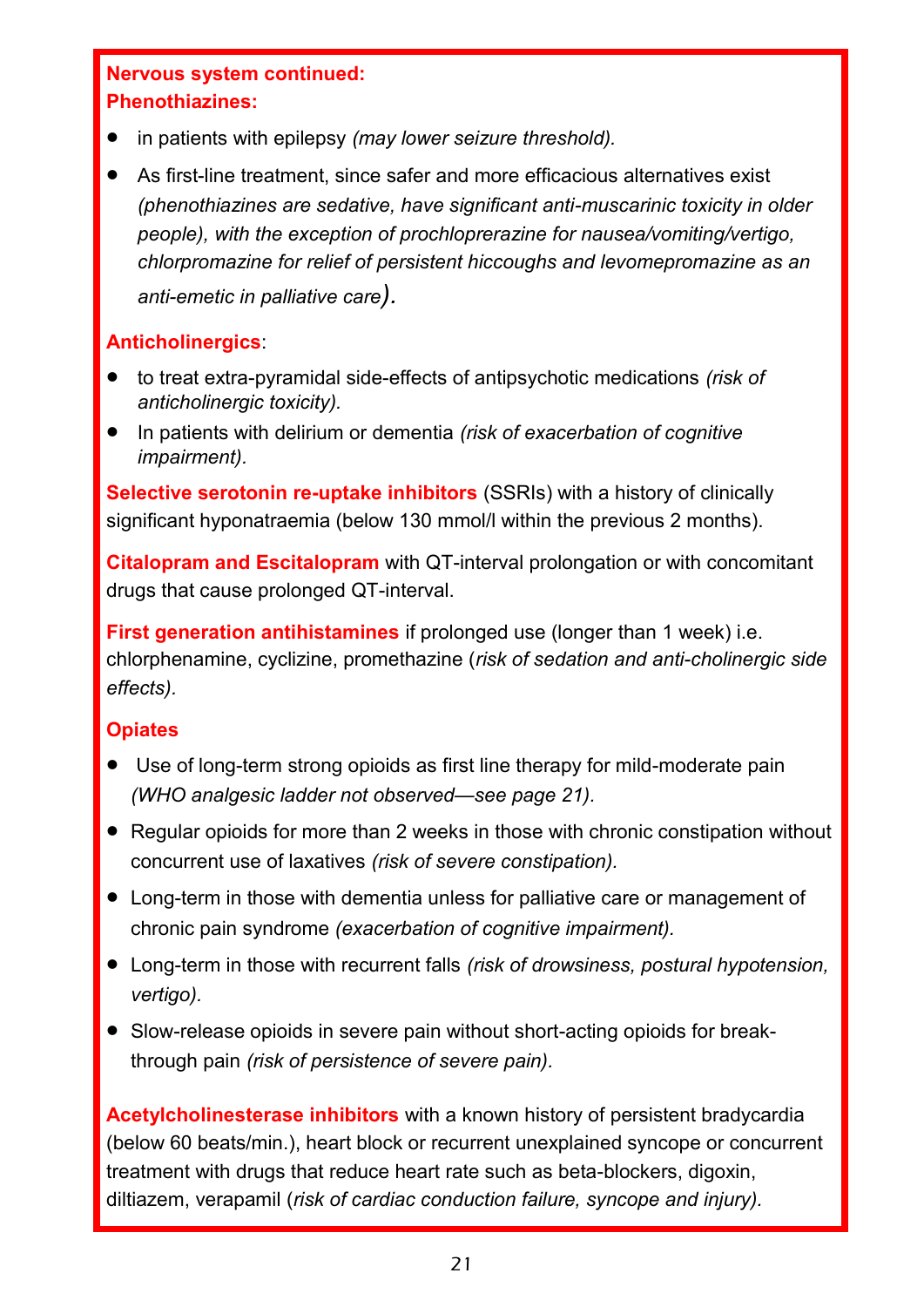# **BNF Chapter 4. Nervous System**

#### **START:**

**Levodopa or dopamine agonist** in idiopathic Parkinson's disease with definite functional impairment and resultant disability.

**Antidepressant (non TCA)** in the presence of moderate-severe depressive symptoms lasting at least three months (*higher risk of adverse drug reactions with TCAs than with SSRIs or SNRIs).*

**SSRI** (or SNRI if SSRI is contra-indicated) for persistent severe anxiety that interferes with independent functioning, or for social anxiety disorder where patient declines cognitive behavioural therapy.

**Dopamine agonist** (ropinirole or pramipexole or rotigotine) for moderate-severe Restless Legs Syndrome, once iron deficiency and severe renal failure have been excluded and in conjunction with lifestyle measures.

**Acetylcholinesterase inhibitor** (e.g. donepezil, rivastigmine, galantamine – or Memantine if others not tolerated) for mild-moderate Alzheimer's dementia or Lewy Body dementia (rivastigmine) following review and recommendation by specialist team. Use donepezil first line.

**Strong opioids** in moderate-severe pain, where paracetamol, NSAIDs or weak opioids are not appropriate to the pain severity or have been ineffective. Use morphine first line.

**Laxatives** in patients receiving opioids regularly.

**Psychological Intervention** (eg. cognitive behavioural therapy (CBT), interpersonal therapy, behavioural activation, behavioural couple therapy), may be offered as a non-pharmacological treatment in the following conditions:

- Psychosis (or risk of) and schizophrenia in adults.
- Depression including those thought to be at considerable risk of relapse or who have related residual symptoms. Also offer sleep hygiene advice.
- Bipolar disorder.
- Generalised anxiety disorder in adults (GAD).
- Social anxiety disorder (SAD) –specific CBT has been developed for SAD.
- Post-traumatic stress disorder (PTSD) trauma-focused CBT for those with severe symptoms or with PTSD in the first month after the traumatic event.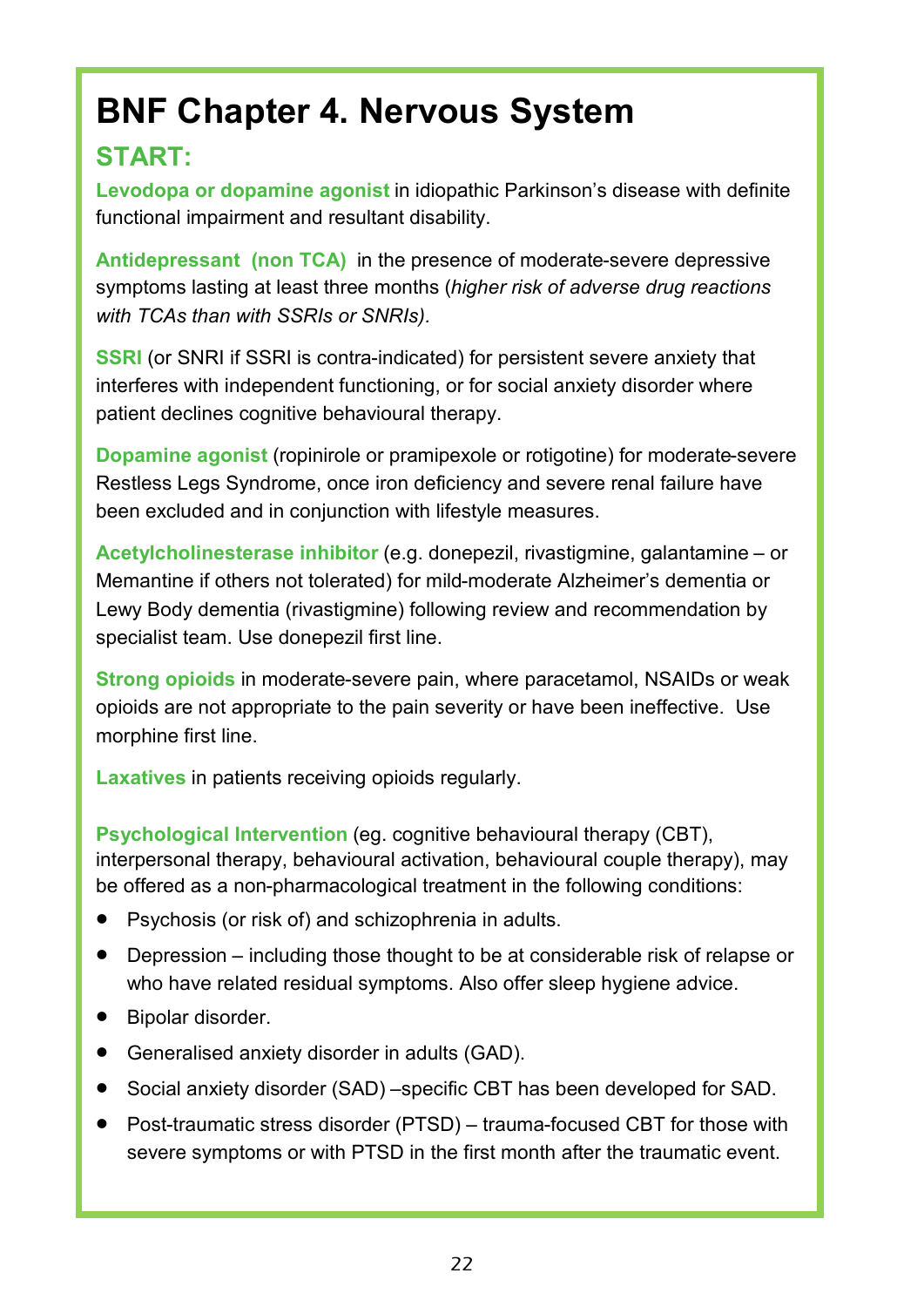#### **Nervous system prescribing resources.**

### **[NICE guidance:](http://guidance.nice.org.uk/CG90/QuickRefGuide/pdf/English)**

- CG26 Post-[traumatic stress disorder: management, March 2005](https://www.nice.org.uk/guidance/cg26)
- [CG42 Dementia: supporting people with dementia and their carers in health](https://www.nice.org.uk/guidance/cg42)  [and social care, November 2006.](https://www.nice.org.uk/guidance/cg42)
- [CG90 Depression in adults: recognition and management, October 2009.](https://www.nice.org.uk/guidance/cg90)
- [CG103 Delirium: prevention, diagnosis and management, July 2010.](https://www.nice.org.uk/guidance/cg103)
- [CG113 Generalised anxiety disorder and panic disorder in adults:](https://www.nice.org.uk/guidance/cg113)
- [management, January 2011.](https://www.nice.org.uk/guidance/cg113)
- [CG137 Epilepsies: diagnosis and management, January 2012.](https://www.nice.org.uk/guidance/cg137)
- [CG140 Palliative care for adults: strong pain relief, May 2012.](https://www.nice.org.uk/guidance/cg140)
- [CG159 Social anxiety disorder: recognition, assessment and treatment, May](https://www.nice.org.uk/guidance/cg159)  [2013](https://www.nice.org.uk/guidance/cg159)
- [CG178 Psychosis and schizophrenia in adults: prevention and management,](https://www.nice.org.uk/guidance/cg178)  [February 2014.](https://www.nice.org.uk/guidance/cg178)
- [CG185 Bipolar disorder: assessment and management, September 2014](https://www.nice.org.uk/guidance/cg185)

### **[NICE CKS:](http://guidance.nice.org.uk/CG42/QuickRefGuide/pdf/English)**

- Analgesia [mild to moderate pain.](http://cks.nice.org.uk/analgesia-mild-to-moderate-pain)
- [Benzodiazepine and Z](http://cks.nice.org.uk/benzodiazepine-and-z-drug-withdrawal)-drug withdrawal.
- [Bipolar disorder.](http://cks.nice.org.uk/bipolar-disorder)
- [Delirium.](http://cks.nice.org.uk/delirium)
- [Dementia.](http://cks.nice.org.uk/dementia)
- [Depression.](http://cks.nice.org.uk/depression)
- [Epilepsy.](http://cks.nice.org.uk/epilepsy)
- Falls [risk assessment.](http://cks.nice.org.uk/falls-risk-assessment)
- [Insomnia.](http://cks.nice.org.uk/insomnia)
- [Neuropathic pain –](http://cks.nice.org.uk/neuropathic-pain-drug-treatment) drug treatment.
- [Palliative cancer care –](http://cks.nice.org.uk/palliative-cancer-care-pain) pain.
- [Palliative care –](http://cks.nice.org.uk/palliative-care-constipation) constipation.
- [Restless legs.](http://cks.nice.org.uk/restless-legs-syndrome)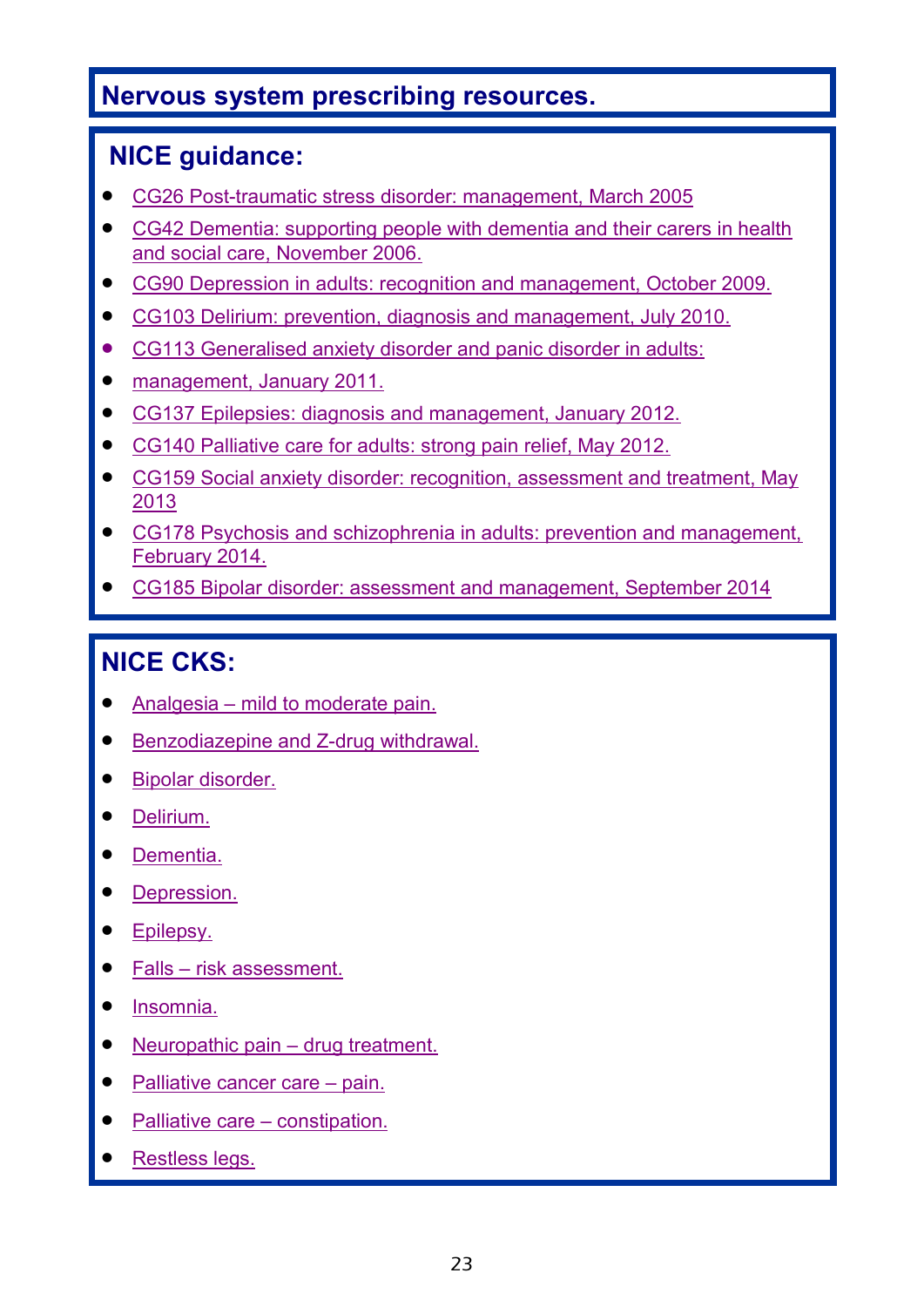| Nervous system resources.<br><b>World Health Organisation analgesic ladder:</b> |                                                                                         |                                                                              |  |  |  |  |
|---------------------------------------------------------------------------------|-----------------------------------------------------------------------------------------|------------------------------------------------------------------------------|--|--|--|--|
| Step 1                                                                          | Step 2<br>"Mild opioid" for<br>mild-moderate pain<br>$+/-$ non-opioid $+/-$<br>adjuvant | Step 3<br>"Strong opioid" for<br>severe pain +/- non-<br>opioid +/- adjuvant |  |  |  |  |
| Non-opioid<br>+/- adjuvant                                                      |                                                                                         |                                                                              |  |  |  |  |

### **Cumbria:**

Cumbria Dosulepin Prescribing Guidance, August 2015.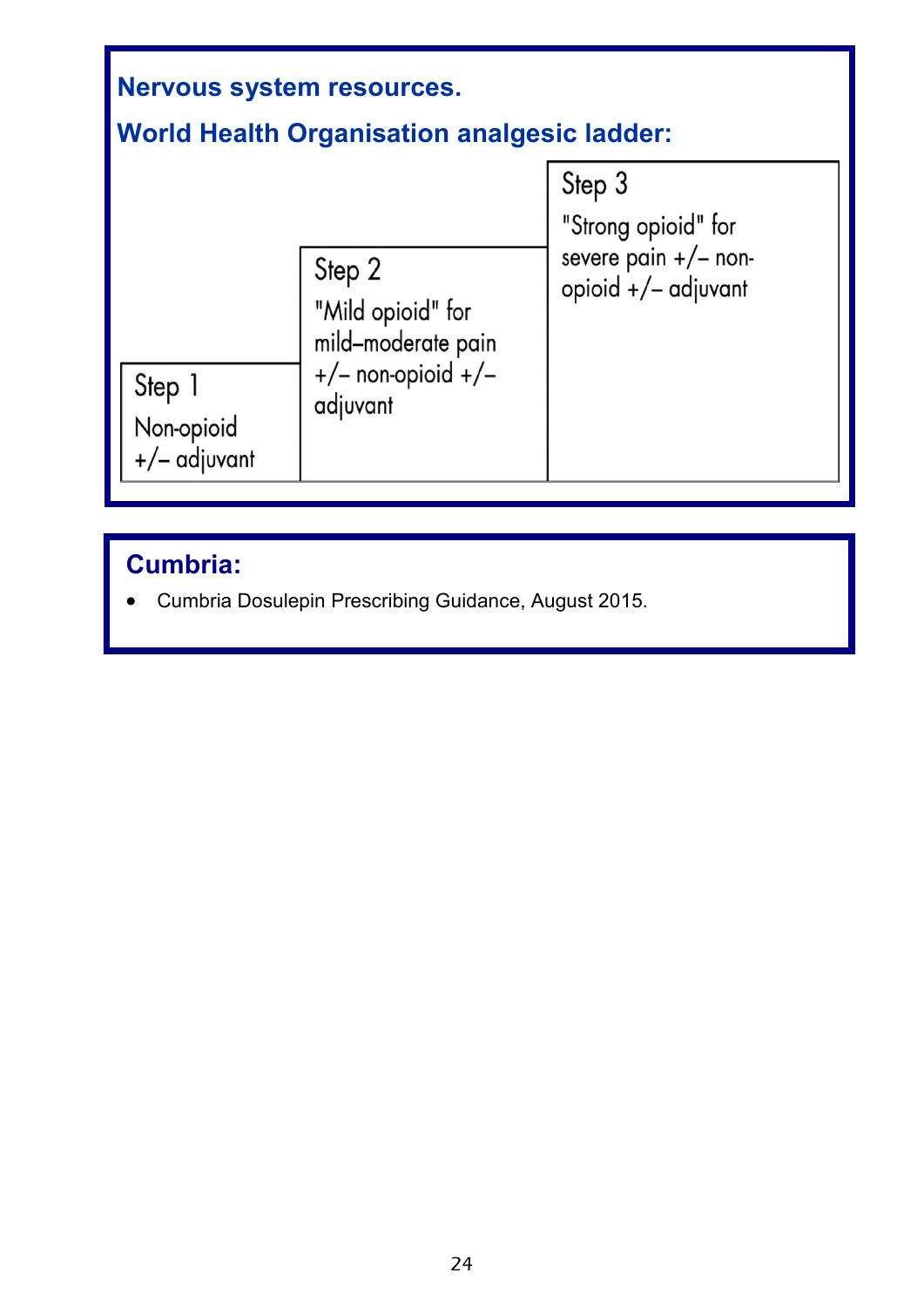# <span id="page-24-0"></span>**BNF Chapter 6. Endocrine System**

#### **STOP:**

**Sulfonylureas** with a long duration of action (e.g. glibenclamide, chlorpropamide, glimepiride) with type 2 diabetes mellitus (*risk of prolonged hypoglycaemia*).

**Metformin** if eGFR below 30 ml/min/1.73m<sup>2</sup> (risk of lactic acidosis).

**Pioglitazone** in patients with heart failure (*risk of exacerbation of heart failure).*

#### **Oestrogens:**

- with a history of breast cancer or venous thromboembolism *(increased risk of recurrence).*
- without progestogen in patients with intact uterus (*risk of endometrial cancer).*

**Any hormone replacement therapy** in females with:

- acute liver disease (*metabolised by the liver).*
- oestrogen-dependent cancer (*may worsen prognosis*).
- undiagnosed vaginal bleeding or untreated endometrial hyperplasia .
- active thrombophlebitis, thrombophilic disorder (*increased risk of venous thromboembolism*).
- active or recent arterial thromboembolic disease (e.g. angina or myocardial infarction) *(at increased risk of arterial thrombosis).*

**Androgens** (male sex hormones) in the absence of primary or secondary hypogonadism (*risk of androgen toxicity; no proven benefit outside of the hypogonadism indication).*

#### **Bisphosphonates:**

- if greater than 5 years treatment duration (for drug holiday), after discussion of risks and benefits.
- if unexplained thigh, hip or groin pain is reported, after discussion of risks and benefits.
- given orally in patients with a current or recent history of upper gastrointestinal disease i.e. dysphagia, oesophagitis, gastritis, duodenitis, or peptic ulcer disease, or upper gastrointestinal bleeding *(risk of relapse/exacerbation of oesophagitis, oesophageal ulcer, oesophageal stricture).*

**Bisphosphonates or Denosumab** in patients considered at low fracture risk (FRAX ® assessment tool).

**Denosumab** if patient is unable to have regular dental check ups.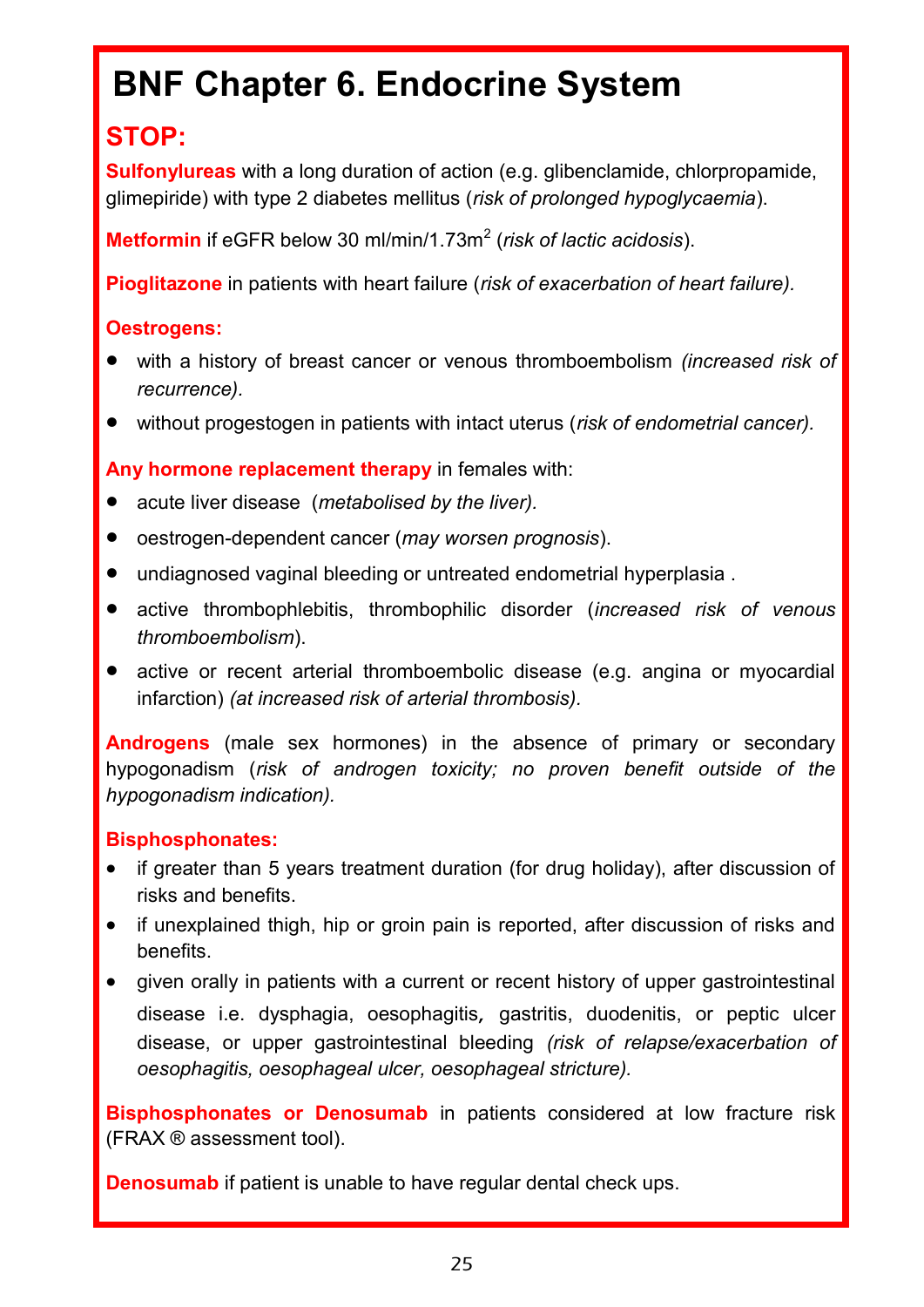# **BNF Chapter 6. Endocrine System**

### **START:**

**ACEI or AIIRA** (if intolerant of ACEI) in diabetes with evidence of renal disease i.e. dipstick proteinuria or microalbuminuria (greater than 30 mg/24 hours) with or without serum biochemical renal impairment.

**Bisphosphonates and vitamin D and calcium** (where dietary calcium intake inadequate) in patients taking long-term systemic glucocorticosteroid therapy (greater than or equal to 7.5 mg prednisolone per day (or equivalent) for 3 months or more).

**Vitamin D and calcium** (where dietary calcium intake inadequate) supplement:

- in patients with known osteoporosis and/or previous fragility fracture(s) and/or (Bone Mineral Density T-scores greater than -2.5 in multiple sites).
- in older people who are housebound or experiencing falls or with osteopenia (Bone Mineral Density T-score is in the range of -1 to -2.5 in multiple sites).

**Bone anti-resorptive or anabolic therapy** (e.g. bisphosphonate) in patients with documented osteoporosis, where no pharmacological or clinical status contraindication exists (Bone Mineral Density T-scores is less than -2.5 in multiple sites) and/or previous history of fragility fracture(s).

**Personalised management plan for diabetes**, including dietary and other aspects of lifestyle modification: increasing physical activity and losing weight, alcohol intake and smoking advice (where applicable).

**A group education programme for diabetes** eg. [DESMOND](http://www.desmond-project.org.uk/) (type 1) and [DAFNE](http://www.dafne.uk.com/) (type 2) referral programmes.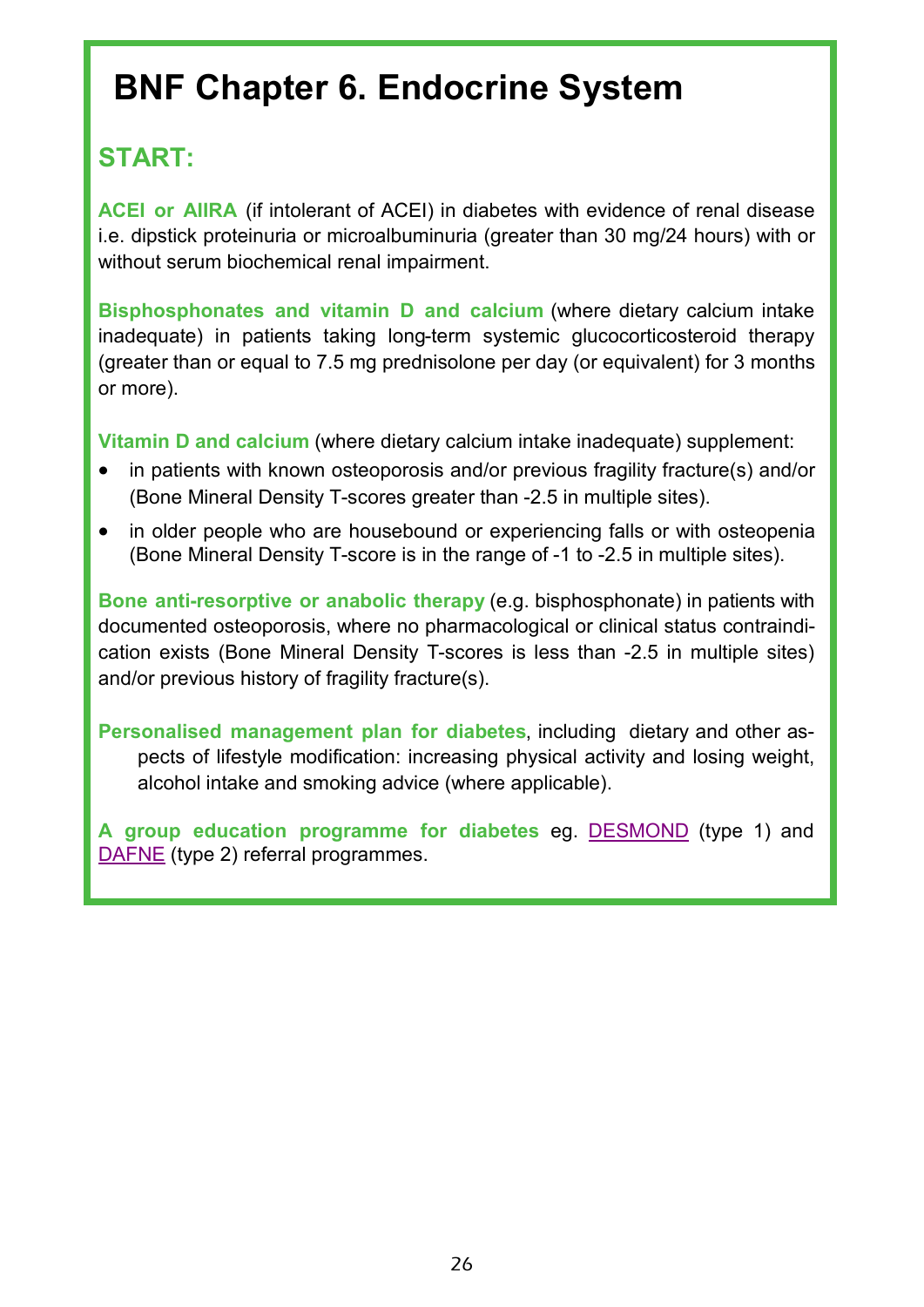#### **NICE guidance:**

- [CG146 Osteoporosis: assessing the risk of fragility fracture, August 2012.](https://www.nice.org.uk/guidance/cg146)
- [NG17 Type 1 diabetes in adults: diagnosis and management, December 2015.](https://www.nice.org.uk/guidance/ng17)
- [NG28 Type 2 diabetes in adults: management, December 2015.](https://www.nice.org.uk/guidance/ng28)
- [NG23 Menopause: diagnosis and management, November 2015.](https://www.nice.org.uk/guidance/ng23)

### **NICE CKS:**

- [Diabetes type 1.](http://cks.nice.org.uk/diabetes-type-1)
- [Diabetes type 2.](http://cks.nice.org.uk/diabetes-type-2)
- [Insulin therapy in type 1 diabetes.](http://cks.nice.org.uk/insulin-therapy-in-type-1-diabetes)
- [Insulin therapy in type 2 diabetes.](http://cks.nice.org.uk/insulin-therapy-in-type-2-diabetes)
- [Menopause.](http://cks.nice.org.uk/menopause)
- Osteoporosis [prevention of fragility fractures.](http://cks.nice.org.uk/osteoporosis-prevention-of-fragility-fractures)

[National Osteoporosis Guideline Group \(NOGG\) Guideline for the diagnosis and](https://www.shef.ac.uk/NOGG/NOGG_Pocket_Guide_for_Healthcare_Professionals.pdf)  [management of osteoporosis, March 2014.](https://www.shef.ac.uk/NOGG/NOGG_Pocket_Guide_for_Healthcare_Professionals.pdf)

#### **Cumbria:**

- Cumbria Guidelines on Self Monitoring of Blood Glucose (SMBG), August 2014
- Cumbria Blood Glucose Meters and Test Strips Implementation plan, September 2014.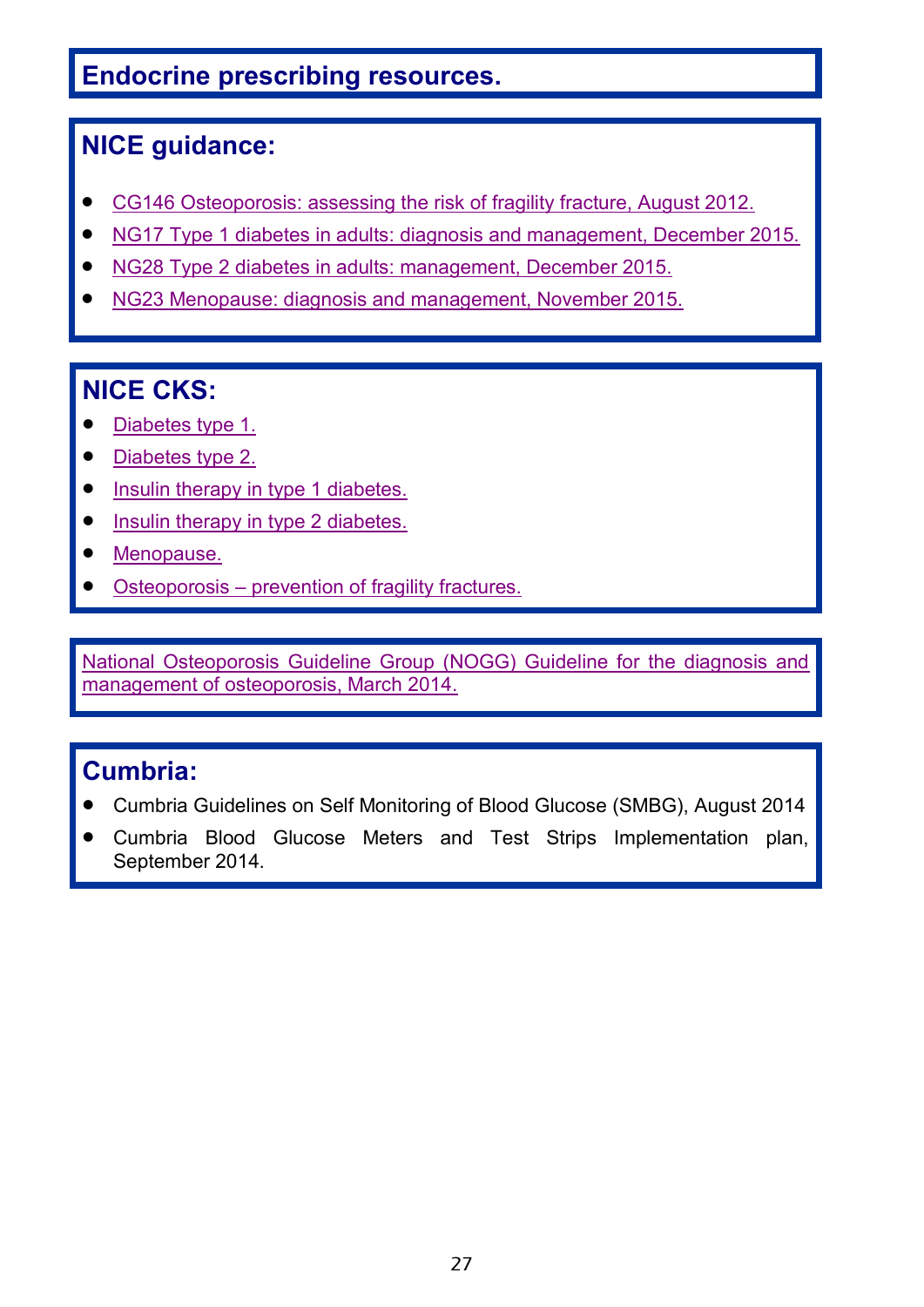# <span id="page-27-0"></span>**BNF Chapter 7. Genito-urinary medicine**

#### **STOP:**

**Alpha1-receptor blocker** in those with symptomatic orthostatic hypotension or micturition syncope (*risk of precipitating recurrent syncope*).

#### **Anticholinergic drugs** with:

- dementia, or chronic cognitive impairment *(risk of increased confusion, agitation)*
- narrow-angle glaucoma *(risk of acute exacerbation of glaucoma)*
- chronic prostatism (*risk of urinary retention*).

**Phosphodiesterase type-5 inhibitors (e.g. sildenafil, tadalafil) in severe heart** failure characterised by hypotension i.e. systolic BP below 90 mmHg, or concurrent nitrate therapy for angina (*risk of cardiovascular collapse*).

**Diuretics** or other drugs that increase urinary flow with concurrent urinary incontinence (*may exacerbate incontinence*).

# **BNF Chapter 7. Genito-urinary medicine**

### **START:**

**Topical vaginal oestrogen** or vaginal oestrogen pessary for symptomatic atrophic vaginitis.

**Alpha1-receptor blocker** with symptomatic prostatism, where prostatectomy is not considered necessary.

**5-alpha reductase inhibitor** (e.g., finasteride) with symptomatic prostatism, where prostatectomy is not considered necessary.

**Lifestyle advice** for women with overactive bladder:

- Recommend a trial of caffeine reduction.
- Consider advising modification of high or low fluid intake.
- Advise women who have a BMI greater than 30 to lose weight.

**Non-pharmacological therapy** for women with urinary incontinence (UI):

- A trial of supervised pelvic floor muscle training of at least 3 months' duration as first-line treatment to women with stress or mixed UI.
- Bladder training lasting for a minimum of 6 weeks as first-line treatment to women with urgency or mixed UI.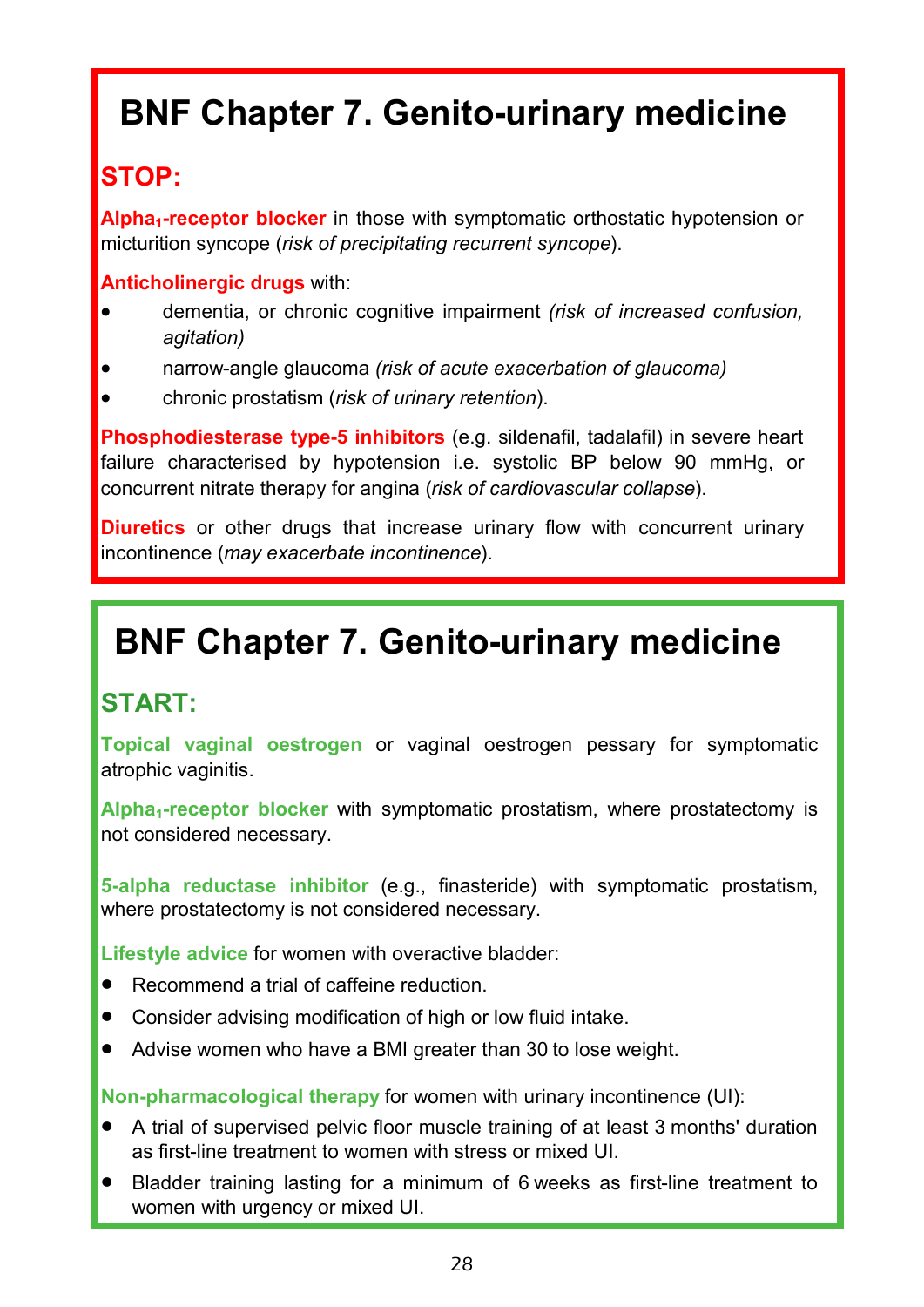### <span id="page-28-0"></span>**Genito-urinary medicine prescribing resources.**

#### **NICE guidance:**

- [CG97 Lower urinary tract symptoms in men: management, May 2010.](https://www.nice.org.uk/guidance/cg97)
- [CG171 Urinary incontinence in women: management, September 2013.](https://www.nice.org.uk/guidance/cg171)

#### **NICE CKS:**

- [Erectile dysfunction.](http://cks.nice.org.uk/erectile-dysfunction)
- Incontinence [urinary in women.](http://cks.nice.org.uk/incontinence-urinary-in-women)

#### **Cumbria:**

- Cumbria PDE5 Inhibitors Prescribing Guidance, July 2015.
- Cumbria Treatment of Overactive Bladder (OAB) in women, August 2014.

# **BNF Chapter 9. Nutrition**

### **STOP:**

**Oral elemental iron doses** greater than 200 mg daily e.g. ferrous fumarate above 600 mg/day, ferrous sulphate above 600 mg/day, ferrous gluconate above 1800 mg/day *(no evidence of enhanced iron absorption above these doses).*

# **BNF Chapter 9. Nutrition**

### **START:**

**Nutrition support** should be considered for patients who are malnourished or at risk of malnutrition. This may include dietary advice (such as food fortification) or supplements on the advice of local dietetic specialists.

### **NICE guidance:**

 [CG32 Nutrition support for adults: oral nutrition support, enteral tube feeding](https://www.nice.org.uk/guidance/cg32)  [and parenteral nutrition.](https://www.nice.org.uk/guidance/cg32)

### **NICE CKS:**

[Anaemia—iron deficiency.](http://cks.nice.org.uk/anaemia-iron-deficiency)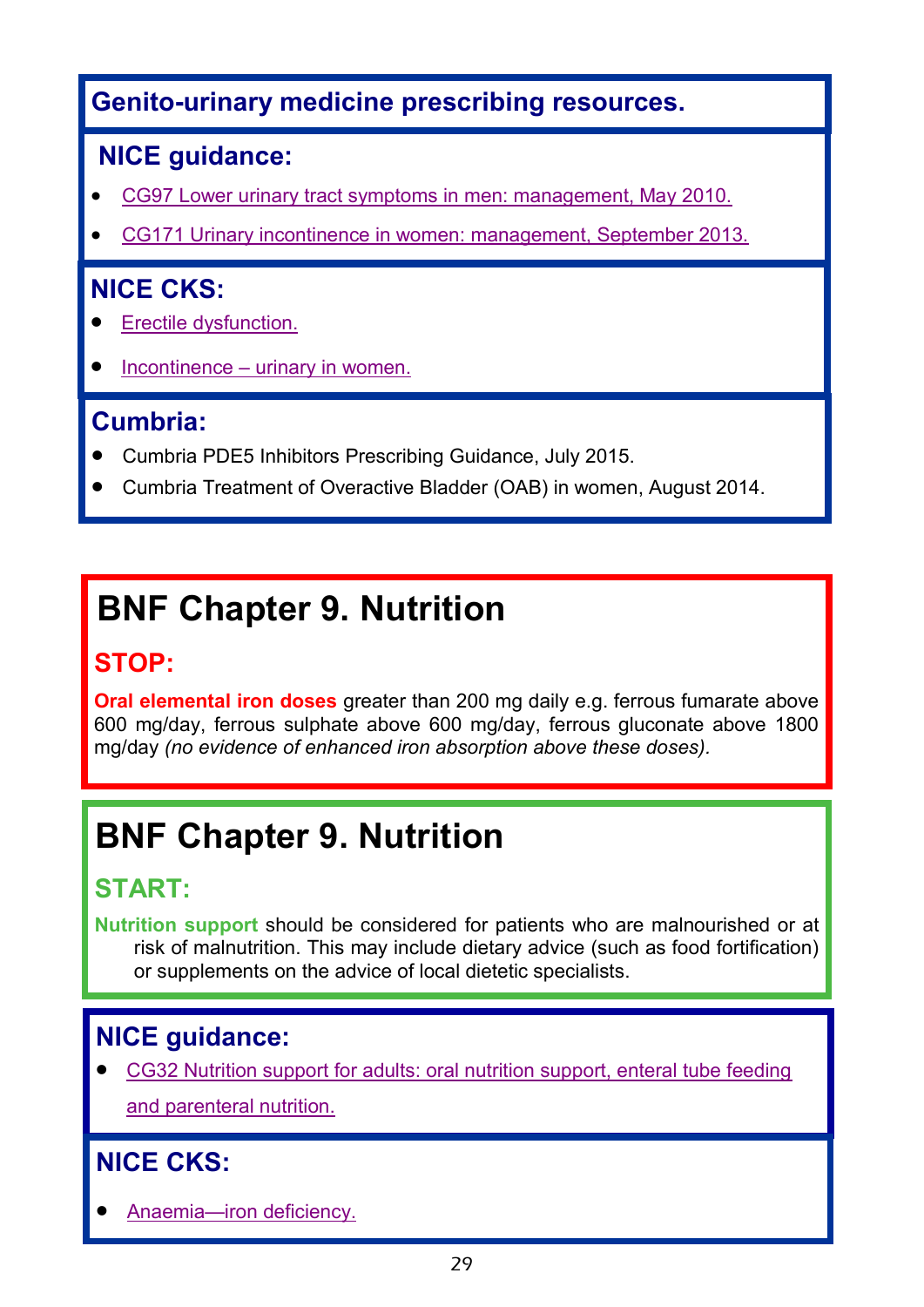# <span id="page-29-0"></span>**BNF Chapter 10. Musculoskeletal System**

**Note: The term NSAID refers to a non-selective or COX-2 selective nonsteroidal anti-inflammatory unless otherwise stated.**

#### **STOP:**

#### **NSAID**

- with history of peptic ulcer disease or gastrointestinal bleeding, unless with concurrent, appropriate gastroprotection *(risk of peptic ulcer relapse).*
- with concurrent oral corticosteroid, antiplatelet (especially Aspirin) or antidepressant (SSRI, Venlafaxine) without concurrent, appropriate gastroprotection *(increased risk of peptic ulcer disease).*
- with severe or uncontrolled hypertension (*risk of exacerbation of hypertension).*
- with moderate-severe heart failure (*risk of exacerbation of heart failure).* Do not use Diclofenac or a COX-2 selective agent at any stage of heart failure.
- long-term (beyond 3 months) for symptom relief of musculoskeletal pain where simple analgesia and/ or topical NSAID (where appropriate) has not been tried *(may be as effective for pain relief).*
- if eGFR less than 50 ml/min/1.73m<sup>2</sup> (risk of deterioration in renal function).
- with warfarin or NOAC *(risk of gastrointestinal bleeding).*

**Long-term NSAID or Colchicine** (beyond 3 months) for chronic treatment of gout where there is no contraindication to Allopurinol *(xanthine-oxidase inhibitors are first choice prophylactic drugs in gout).*

**Diclofenac, COX-2 selective / specific agents or Ibuprofen dose greater than 1200 mg per day** with concurrent cardiovascular disease (*increased risk of thrombotic events).*

**Long-term corticosteroids** (longer than 3 months) as monotherapy for rheumatoid arthritis (*risk of systemic corticosteroid side-effects).*

**Corticosteroids (**other than periodic intra-articular injections for mono-articular pain) for osteoarthritis *(risk of systemic corticosteroid side-effects).*

**Colchicine** if eGFR less than 10 ml/min/1.73m<sup>2</sup> (risk of colchicine toxicity).

#### **Quinine:**

- take a trial break every three months, unless leg cramps are painful and cause regular disruption of sleep.
- If no benefit after four weeks.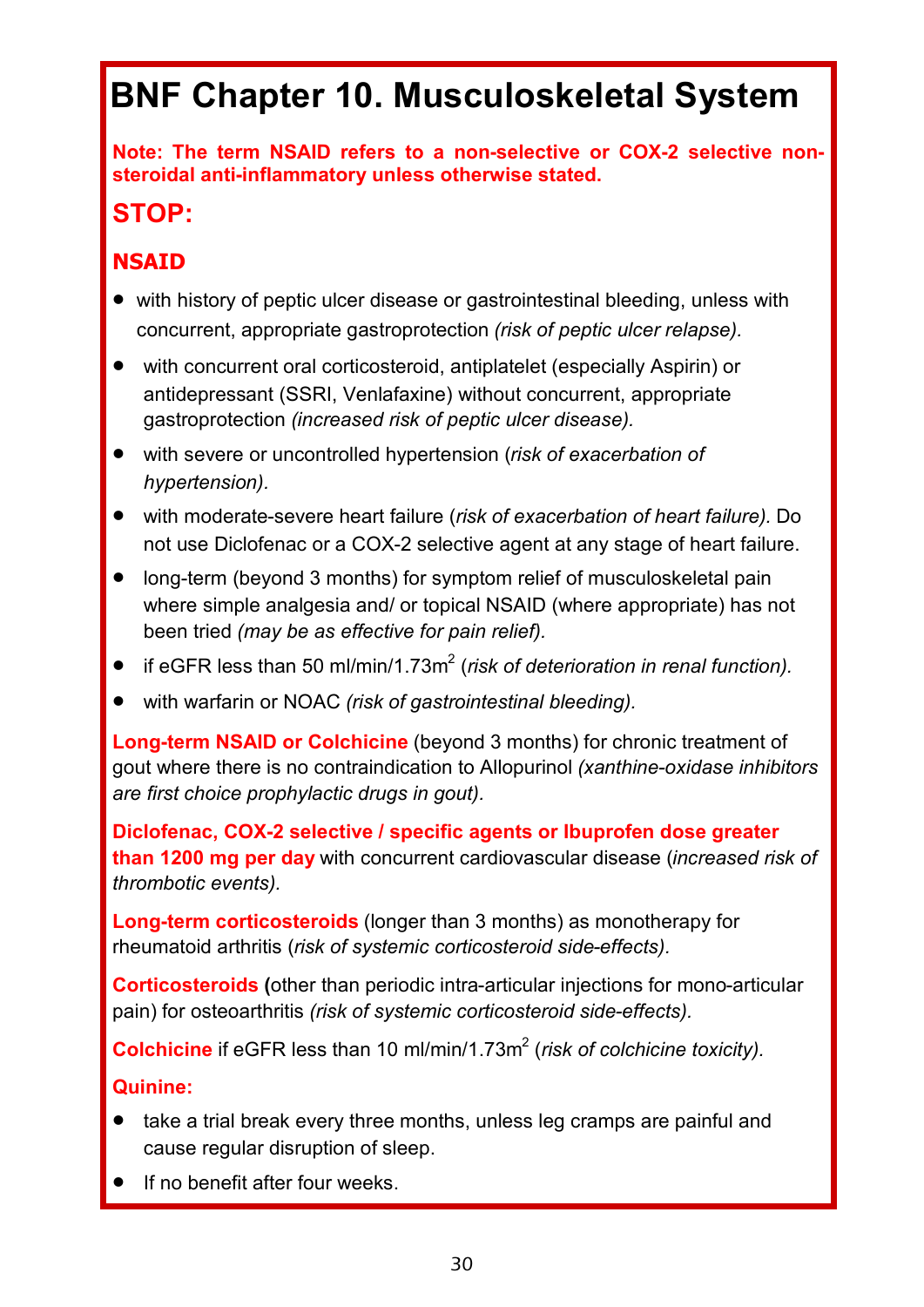# **BNF Chapter 10. Musculoskeletal System**

### **START:**

**Allopurinol** with a history of recurrent episodes of gout.

**DMARD** with active, disabling rheumatoid disease, following review and recommendation by specialist team.

**Folic acid** supplement in patients taking methotrexate, following local shared care guideline.

**Appropriate gastroprotection** for NSAID, particularly if in combination with other medicines that increase risk of gastro-intestinal bleeding eg. corticosteroids, antiplatelets, SSRIs or Venlafaxine.

**Activity, fitness or exercise** advice, including weight loss (where applicable) for patients with osteoarthritis and lower back pain, appropriate to their condition and fitness levels.

### **NICE guidance:**

- [CG79 Rheumatoid arthritis in adults: management, February 2009 .](https://www.nice.org.uk/guidance/cg79)
- [CG 88 Low back pain in adults: early management, May 2009.](https://www.nice.org.uk/guidance/cg88)
- [CG173 Neuropathic pain in adults: pharmacological management in non](https://www.nice.org.uk/guidance/cg173)[specialist settings, November 2013.](https://www.nice.org.uk/guidance/cg173)
- [CG177 Osteoarthritis: care and management, February 2014.](https://www.nice.org.uk/guidance/cg177)

### **NICE CKS:**

- Back pain [low \(without radiculopathy\).](http://cks.nice.org.uk/back-pain-low-without-radiculopathy)
- [Corticosteroids \(oral\).](http://cks.nice.org.uk/corticosteroids-oral)
- [DMARDS.](http://cks.nice.org.uk/dmards)
- [Gout.](http://cks.nice.org.uk/gout)
- NSAIDs [prescribing issues.](http://cks.nice.org.uk/nsaids-prescribing-issues)
- [Osteoarthritis.](http://cks.nice.org.uk/osteoarthritis)
- [Rheumatoid arthritis.](http://cks.nice.org.uk/rheumatoid-arthritis)
- Sciatica [lumbar radiculopathy](http://cks.nice.org.uk/sciatica-lumbar-radiculopathy) .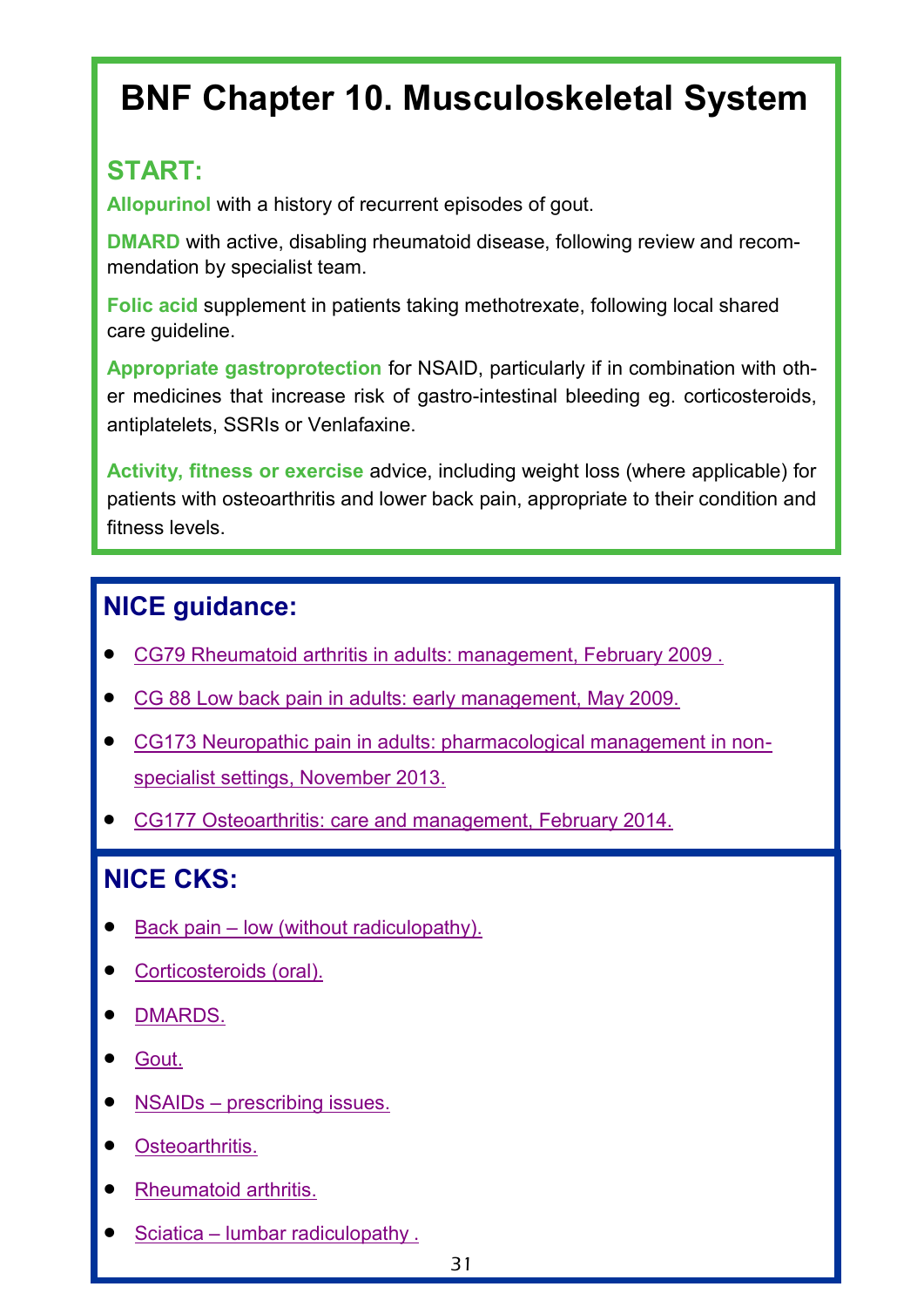# <span id="page-31-0"></span>**BNF Chapter 11. Eye**

### **STOP:**

**Non-selective beta-blocker** (whether oral or topical for glaucoma) with a recent history of bradycardia, heart block or uncontrolled heart failure; or asthma requiring treatment (*risk of increased bronchospasm).*

# **BNF Chapter 11. Eye**

#### **START:**

**Topical prostaglandin, prostamide or beta-blocker** for primary open-angle glaucoma.

#### **NICE guidance:**

[CG85 Glaucoma: diagnosis and management, April 2009.](https://www.nice.org.uk/guidance/cg85)

#### **NICE CKS:**

[Glaucoma.](http://cks.nice.org.uk/glaucoma)

#### **Abbreviations used:**

**ACEI:** Angiotension-converting enzyme inhibitor.

**AIIRA:** Angiotension II receptor antagonist.

**COPD:** Chronic obstructive pulmonary disease.

**COX-2**: Cyclo-oxygenase 2 selective inhibitor.

**DMARD:** Disease modifying anti-rheumatic drug.

**eGFR:** Estimated glomerular filtration rate.

**GORD:** Gastro-oesophageal reflux disease.

**NSAID:** Non-steroidal anti-inflammatory drug.

**PPI:** Proton pump Indicator.

**SNRI:** Serotonin-noradrenaline reuptake inhibitor.

**SSRI:** Selective serotonin reuptake inhibitor.

**TCA:** Tricyclic antidepressant.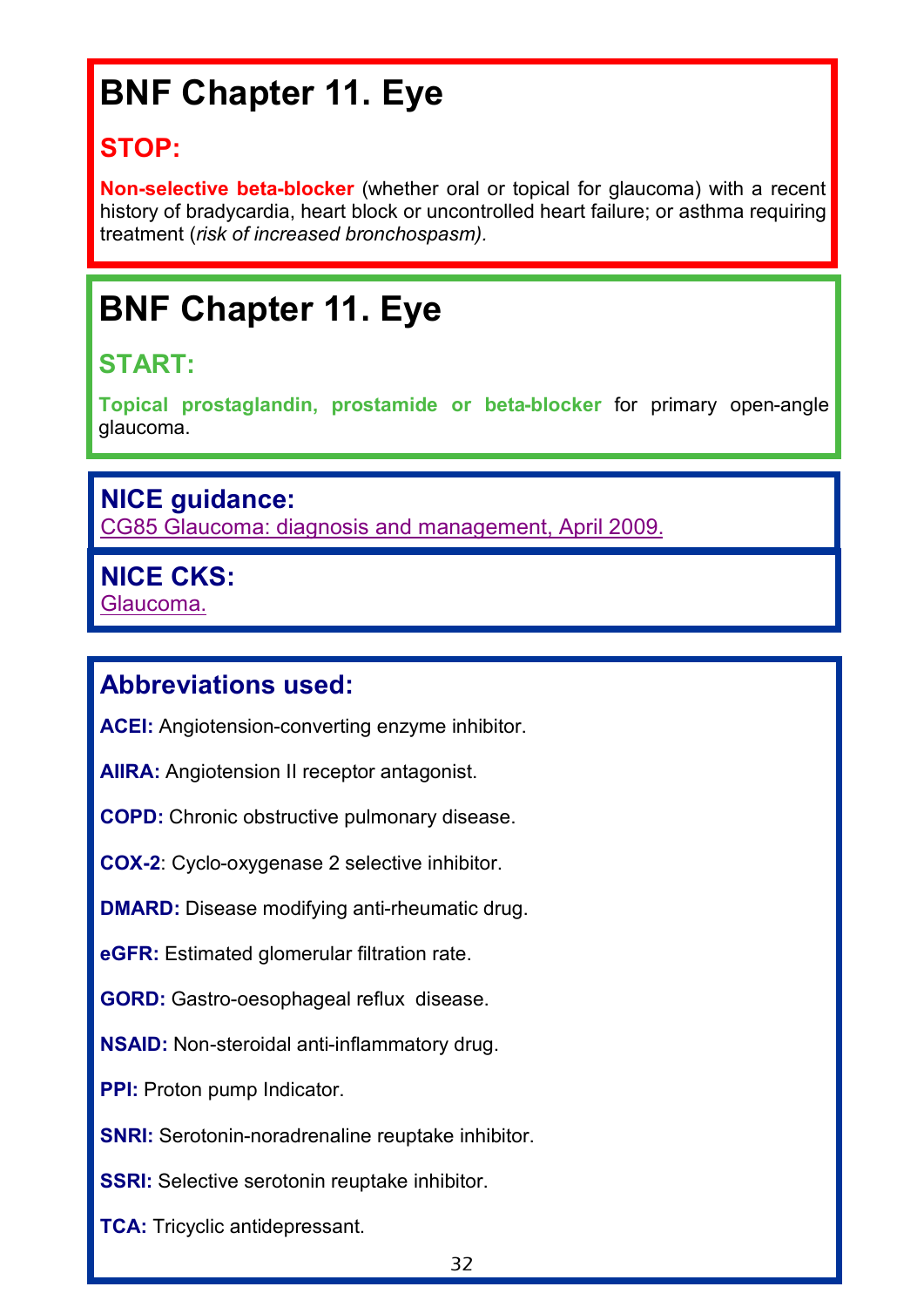### <span id="page-32-0"></span>**Anticholinergic Drug Burden (ACB)**

#### **STOP:**

Concomitant use of two or more drugs with potential for anticholinergic adverse effects (ACB score greater than or equal to 4) (*risk of increased anticholinergic toxicity).* These are the medicines most commonly used in general practice, however it is not exhaustive*.* 

| Score 1                               | Score 2                                                 | Score 3                                                                   |
|---------------------------------------|---------------------------------------------------------|---------------------------------------------------------------------------|
| Alverine                              | Amantadine                                              | Amitriptyline, Doxepin<br>and most related tricy-<br>clic antidepressants |
| Atenolol and most beta<br>-blockers   | Baclofen                                                | Atropine, dicycloverine,<br>propantheline, hyos-<br>cine                  |
| <b>Bupropion</b>                      | Carbamazepine                                           | Chlorphenamine and<br>other sedating antihis-<br>tamines                  |
| Chlorthalidone                        | Cetirizine and most<br>non-sedating antihista-<br>mines | Olanzapine and most<br>atypical antipsychotics                            |
| Codeine and other<br>opiates          | Cimetidine                                              | Orphenadrine                                                              |
| Diazepam and other<br>benzodiazepines | Clozapine                                               | Oxybutynin and most<br>incontinence drugs                                 |
| Digoxin                               | Cyproheptadine                                          |                                                                           |
| Furosemide and other<br>diuretics     | Levomepromazine                                         |                                                                           |
| Haloperidol                           | Loperamide                                              |                                                                           |
| Paroxetine                            | Oxcarbazepine                                           |                                                                           |
| Quetiapine                            | Pethidine                                               |                                                                           |
| Ranitidine                            | Pimozide                                                |                                                                           |
| Trazadone                             | Prochlorperazine                                        |                                                                           |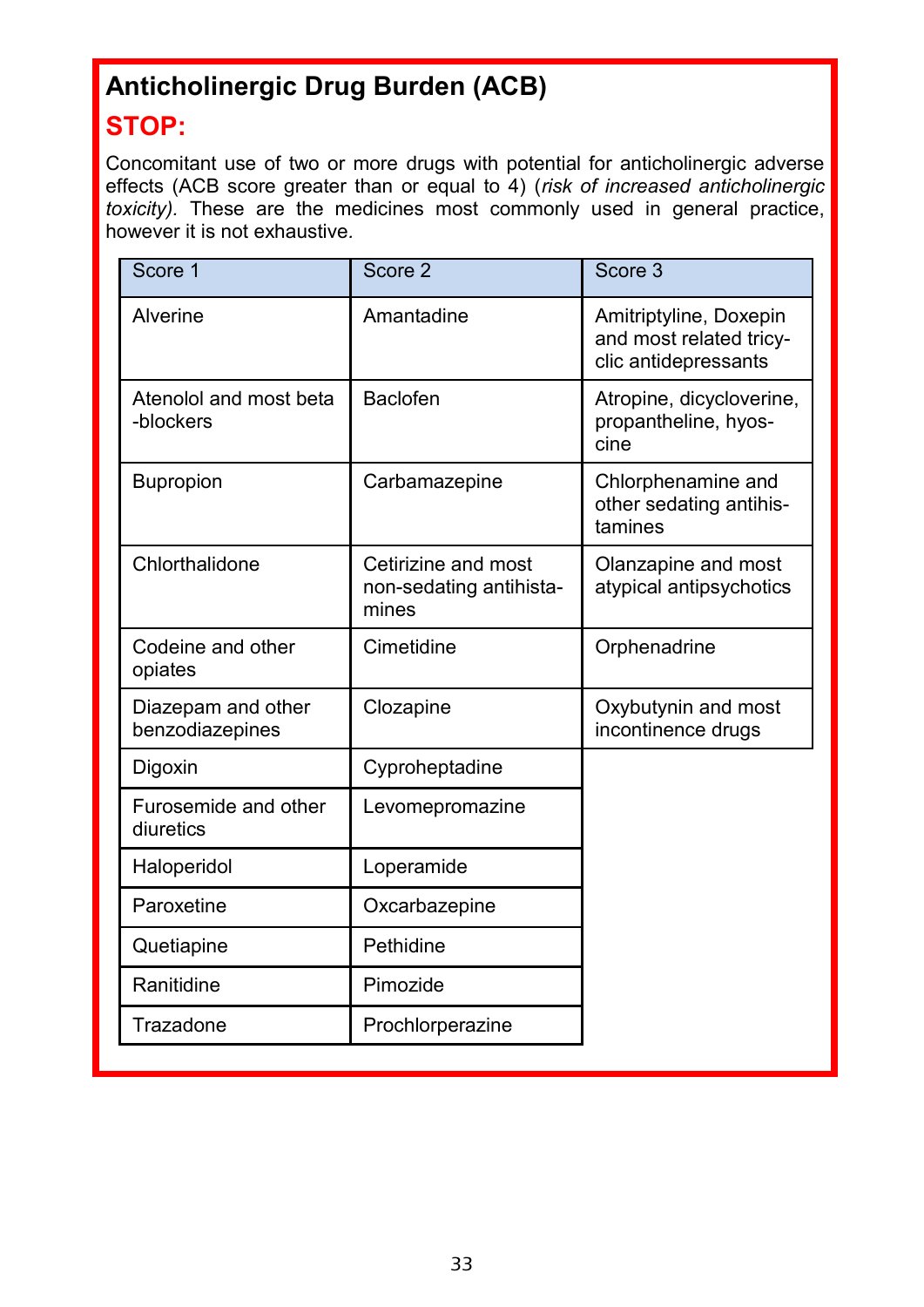#### <span id="page-33-0"></span>**References:**

American Geriatrics Society 2012 Beers Criteria Update Expert Panel. American Geriatrics Society updated Beers Criteria for potentially inappropriate medication use in older adults. J Am Geriatr Soc 2012; 60: 616–31.

<http://ageing.oxfordjournals.org/content/44/2/213.full.pdf+html>

Aging Brain Program of the Indiana University Center for Aging Research. Anticholinergic Cognitive Burden Scale Update. 2012 [http://www.agingbraincare.org/uploads/products/ACB\\_scale\\_](http://www.agingbraincare.org/uploads/products/ACB_scale_-_legal_size.pdf)-\_legal\_size.pdf

All Wales Medicines Strategy Group – Polypharmacy: Guidance for prescribing in frail adults, July 2014

[http://www.awmsg.org/docs/awmsg/medman/Polypharmacy%20](http://www.awmsg.org/docs/awmsg/medman/Polypharmacy%20-%20Guidance%20for%20Prescribing%20in%20Frail%20Adults.pdf)-%20Guidance% [20for%20Prescribing%20in%20Frail%20Adults.pdf](http://www.awmsg.org/docs/awmsg/medman/Polypharmacy%20-%20Guidance%20for%20Prescribing%20in%20Frail%20Adults.pdf)

Beers MH. Explicit Criteria for Determining Potentially Inappropriate Medication Use by Elderly. An Update. Arch Intern Med. 1997;157:1531-1536.

Brent Clinical Commissioning Group. STOPP START toolkit: supporting medication review. 2014.

http://www.medicinesresources.nhs.uk/upload/documents/Communities/ SPS\_E\_SE\_England/STOPP%20START%20Toolkit.pdf

British Medical Association/Royal Pharmaceutical Society. BNF 70 September 2015 – March 2016.

Boustani M et al. Impact of anticholinergics on the aging brain; a review and practical application. Aging Health. 2008; 4:3; 311-20.

DataPharm. Electronic Medicines Compendium<http://www.medicines.org.uk/emc/>

Fox C et al. Anticholinergic medication use and cognitive impairment in the older population: the medical research council cognitive function and ageing study. [J](http://www.ncbi.nlm.nih.gov/pubmed/21707557#)  [Am Geriatr Soc.](http://www.ncbi.nlm.nih.gov/pubmed/21707557#) 2011 Aug;59(8):1477-83

Gallagher P et al. STOPP (Screening Tool of Older Person's Prescriptions) and START (Screening Tool to Alert doctors to Right Treatment). Consensus validation. Int J Clin Pharmacol Ther 2008; 46: 72–83.

Guthrie B et al. High risk prescribing in primary care patients particularly vulnerable to adverse drug events: cross sectional population database analysis in Scottish general practice. BMJ 2011; 342;d3514. Available at: <http://www.bmj.com/content/342/bmj.d3514>

Howard R et al. Which drugs cause preventable admissions to hospital? A systematic review. Br J Clin Pharmacol 2006; 63:2; 136-147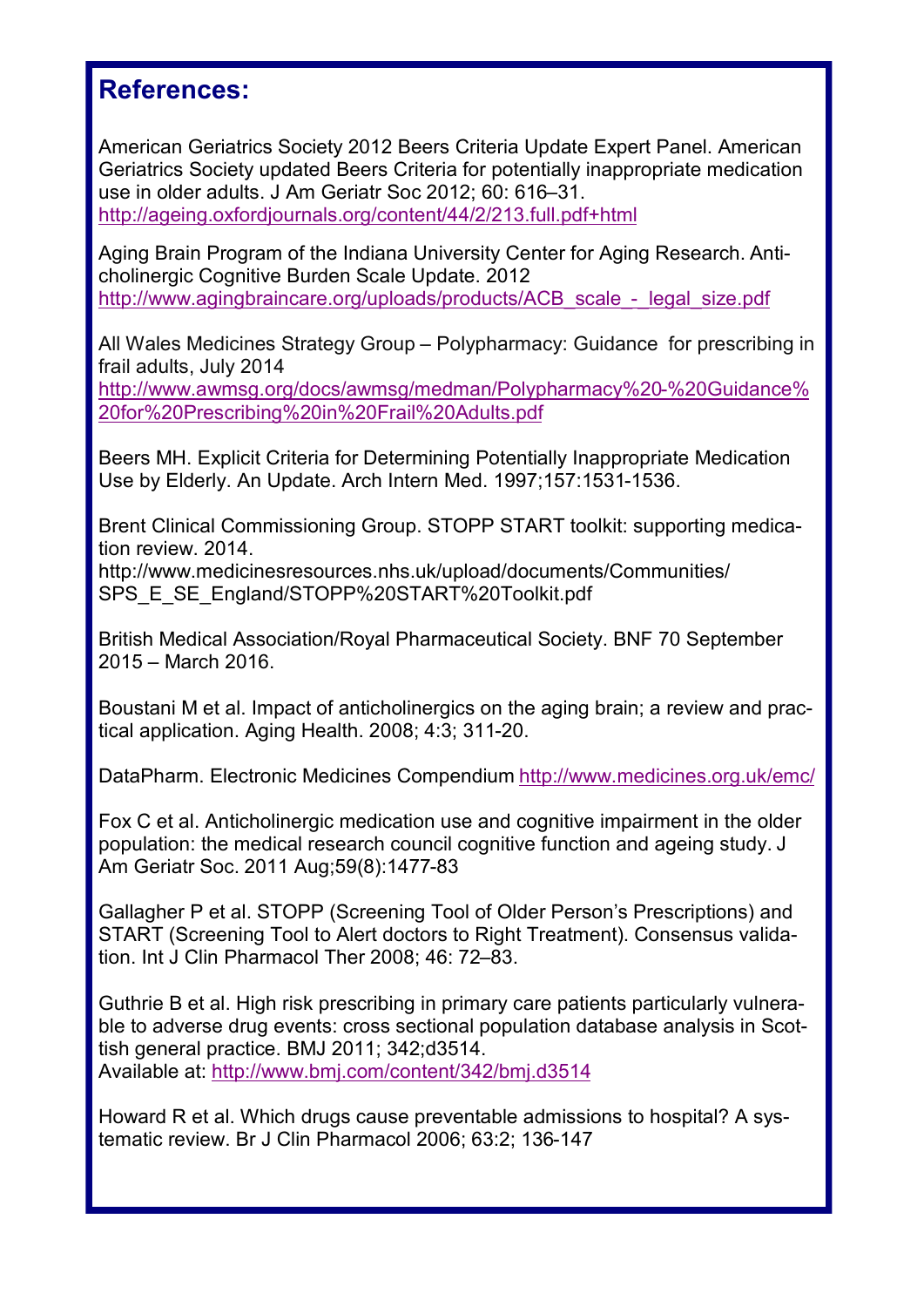#### **References continued:**

NHS England UK Renal Registry. Think kidneys. [https://www.thinkkidneys.nhs.uk/wp](https://www.thinkkidneys.nhs.uk/wp-content/uploads/2015/07/Think-Kidneys-Sick-Day-Rules-160715.pdf)-content/uploads/2015/07/Think-Kidneys-Sick-Day-Rules-[160715.pdf](https://www.thinkkidneys.nhs.uk/wp-content/uploads/2015/07/Think-Kidneys-Sick-Day-Rules-160715.pdf)

NICE. CKS Chronic kidney disease – not diabetic, October 2015 NICE CG169 Acute kidney injury: prevention, detection and management, August 2013

NICE. CG182 Chronic kidney disease in adults: assessment and management, July 2014

NICE. Eyes on Evidence: Drugs with anticholinergic effects and risk of cognitive impairment, falls and all-cause mortality, October 2015

NICE. NG5 Medicines Optimsation: the safe and effective use of medicine to enable the best possible outcomes. March 2015

O'Mahony D et al. STOPP/START criteria for potentially inappropriate prescribing in older people: version 2. Age Ageing. 2015 Mar; 44(2): 213–218.Available at: <http://ageing.oxfordjournals.org/content/early/2014/10/16/ageing.afu145.full>

Pirmohamed M et al. Adverse drug reactions as cause of admission to hospital: prospective analysis of 18,820 patients. BMJ 2004; 329; 15-17

Polypharmacy Action Group. NHS Highland; Polypharmacy:Guidance for prescribing in frail adults. 2015. Available at: [http://www.nhshighland.scot.nhs.uk/](http://www.nhshighland.scot.nhs.uk/Publications/Documents/Guidelines/Polypharmacy%20Guidance%20for%20Prescribing%20in%20Frail%20Adults.pdf) [Publications/Documents/Guidelines/Polypharmacy%20Guidance%20for%](http://www.nhshighland.scot.nhs.uk/Publications/Documents/Guidelines/Polypharmacy%20Guidance%20for%20Prescribing%20in%20Frail%20Adults.pdf) [20Prescribing%20in%20Frail%20Adults.pdf](http://www.nhshighland.scot.nhs.uk/Publications/Documents/Guidelines/Polypharmacy%20Guidance%20for%20Prescribing%20in%20Frail%20Adults.pdf)

Prescqipp. Inhaled therapy in chronic obstructive pulmonary disease. December 2015. [https://www.prescqipp.info/resources/send/69](https://www.prescqipp.info/resources/send/69-inhaled-therapy-in-copd/2365-b109-copd-update)-inhaled-therapy-in-copd/2365 -b109-copd-[update](https://www.prescqipp.info/resources/send/69-inhaled-therapy-in-copd/2365-b109-copd-update)

Public Health England. The Green Book [https://www.gov.uk/government/uploads/system/uploads/attachment\\_data/](https://www.gov.uk/government/uploads/system/uploads/attachment_data/file/400554/2902222_Green_Book_Chapter_11_v2_4.pdf) [file/400554/2902222\\_Green\\_Book\\_Chapter\\_11\\_v2\\_4.pdf](https://www.gov.uk/government/uploads/system/uploads/attachment_data/file/400554/2902222_Green_Book_Chapter_11_v2_4.pdf)

Ruxton et al. Drugs with anticholinergic effects and cognitive impairment, falls and all-cause mortality in older adults: A systematic review and meta-analysis. [Br J](http://www.ncbi.nlm.nih.gov/pubmed/25735839)  [Clin Pharmacol.](http://www.ncbi.nlm.nih.gov/pubmed/25735839) 2015 Aug;80(2):209-20

Task Force on Medicines Partnership. Room for Review. A guide to medication review: the agenda for patients, practitioners and managers. London. 2002